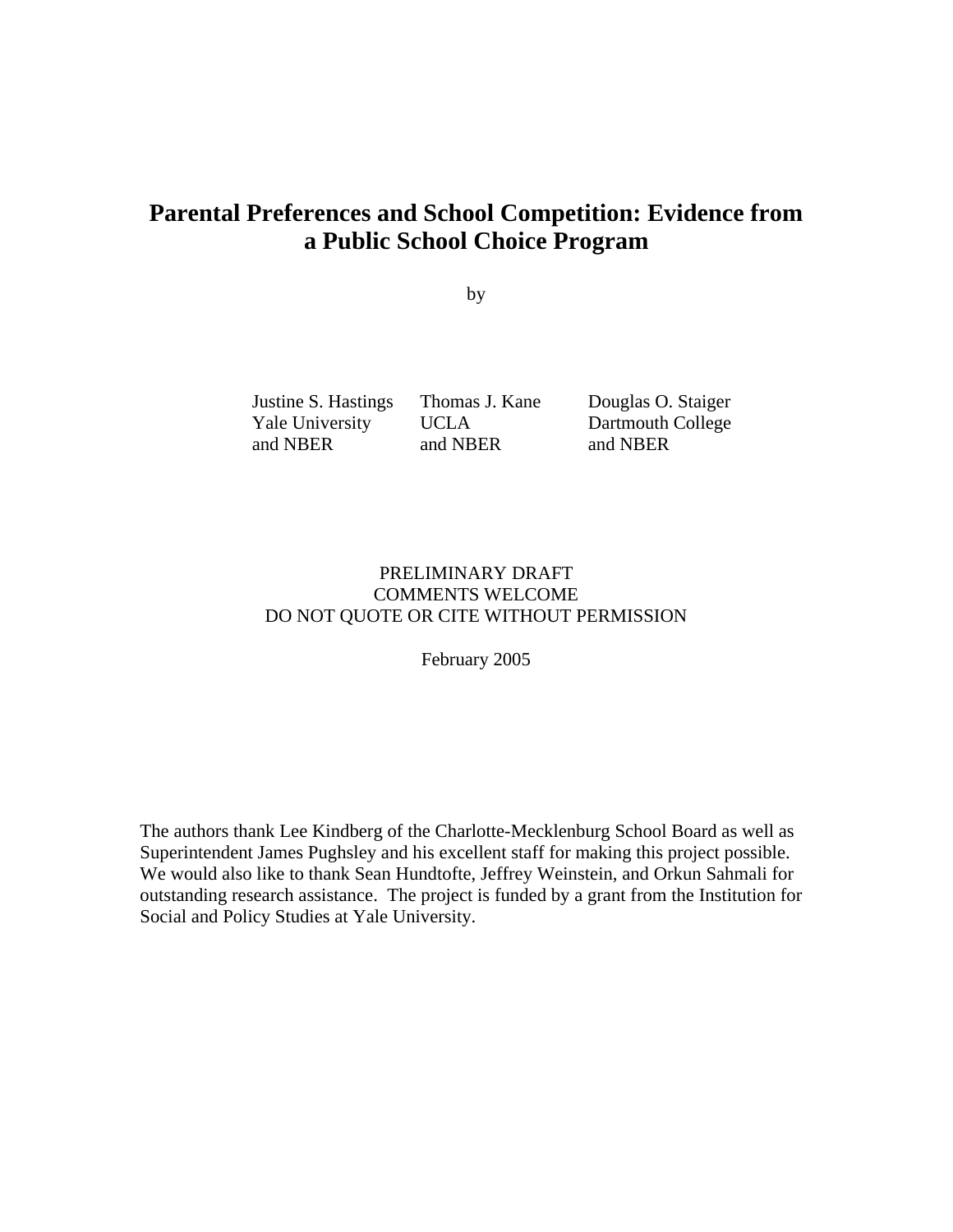## **I. Introduction**

School choice plans are intended to improve both equity and efficiency - to provide incentives for schools to compete on the basis of academic achievement and to provide broader access to quality schools. Yet the degree of competition generated by a choice plan will depend in large part on parents' preferences regarding proximity, school test scores and racial composition. For instance, if parents care primarily about travel convenience, a given school may be competing with only one or two nearby schools- and not all the schools in the district. In such cases, the incentives created for individual schools to raise performance may be limited.

At the heart of the school choice debate is this important question: How will school quality be distributed under the new equilibrium? At one end of the debate, choice proponents predict that public school choice will lead to intense competition on academic quality. They predict a "tide that lifts all boats", with higher equilibrium quality at all schools and less concentration of students in the higher quality schools. At the other end of the debate, opponents predict that public school choice will result in "creamskimming" and "vertical separation" – an equilibrium outcome where inner-city schools become worse as the few top students leave to go to better schools and the local school is left without pressure from local students to improve quality.

These quite disparate predictions are generated by two very different assumptions about the nature of preferences. The 'tide that lifts all boats' outcome will occur if all parents value school quality much more highly than anything else. Alternatively, if parents have very heterogeneous preferences for school quality, 'vertical separation' and/or 'cream skimming' equilibria may occur. Specifically, suppose that poor and/or minority families do not have strong preferences for school quality and, perhaps due to parental time constraints, strongly value proximity. Then neighborhood schools serving these students will have a 'captive audience' without competitive pressure to improve quality. They will face little competition for their students' attendance choices. In addition, suppose that students in disadvantaged minority groups who have high academic achievement relative to their peers value school quality substantially more. These students will attend non-local schools with higher quality. Local schools will serve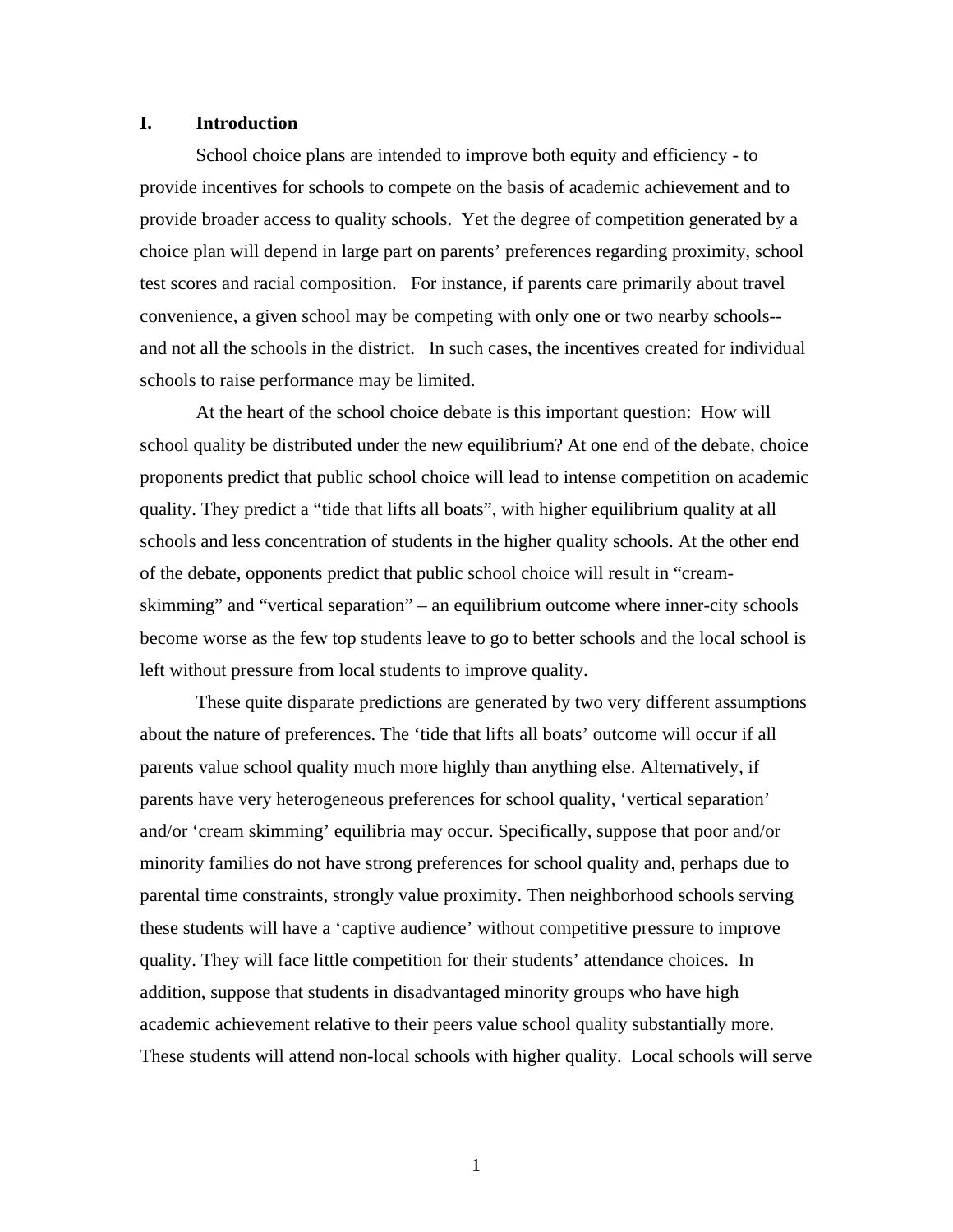the remainder (majority) of local students without pressure to improve quality due to the relatively low value local parents place on quality.

In this paper, we employ unique data from a school choice plan in Charlotte-Mecklenburg School District (CMS) in North Carolina to estimate parental preferences for school quality. We then investigate the implications of those preference estimates for competition on quality under school choice.

CMS introduced public school choice in the fall of 2002, after a race-based bussing plan was terminated by the courts. Under the choice plan, parents in the district were asked to submit their top three choices of schools for their children. The school district provided us with data on those choices, along with data on individual students (demographics, test scores, residential locations) and on the schools themselves (mean test scores, racial composition and location).

Using the multiple rankings submitted by parents to the school district, we estimate the distribution of preferences over school academic quality, school proximity, and school racial composition. We allow these preference distributions vary with student socio-economic status and academic ability. The estimates are generated from a mixed logit random coefficients demand model, allowing for heterogeneous preferences over school attributes. Preference heterogeneity is important for estimating realistic substitution patterns and demand elasticities in response to changes in school characteristics.

 In addition to the multiple observations on parent's school choices, this policy experiment and data provide rich independent variation in key variables of interest. First, there is substantial variation in student characteristics. Charlotte-Mecklenburg school district is a large district (approximately 110,000 students) and quite diverse racially and economically. Approximately 95% of the students submitted choices for the choice plan. Within the student body, there are substantial fractions of Caucasian and African-American students both receiving and not receiving school lunch subsidies, allowing us to estimate rich demand models for all four socio-economic groups. Second, using data on location of students and schools, we were able to calculate minimum travel distances from each residence to each school. This geographic differentiation effectively varies the product attributes and choice set across students, while the multiple choices provide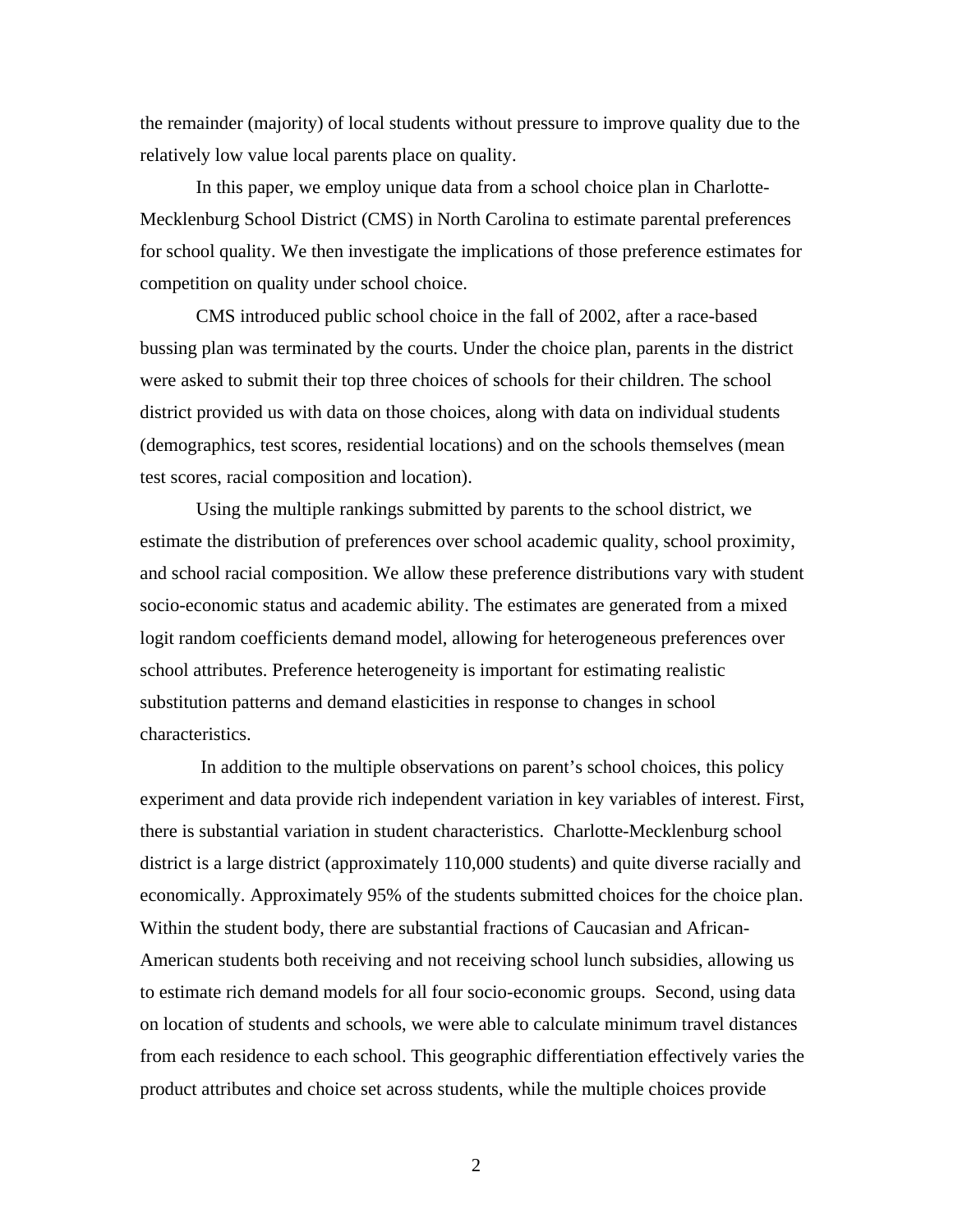variation in the choice set within student. It is these two sources of variation that will aid estimation and identification of preference distribution parameters.

In addition, discontinuities in school assignment under the former race-based bussing program, the geographic placement of schools near the inner city to facilitate the bussing policies, and the sudden changes in districting for the transition to the school choice plan yield rich variation in school proximity and quality within student-level socio-economic groups. Much of this variation is generated independently from residential sorting across districts designed for the bussing for integration regime. This variation will aid in identification of preferences for quality versus preferences for proximity across each socio-economic category.

Our preliminary results indicate that i) parents value proximity highly, ii) the preference attached to a school's mean test score is substantially lower for low-income students (those qualifying for the federal Free and Reduced Price Lunch program) and for those living in low-income neighborhoods, iii) preferences for school test scores are increasing with the baseline academic ability, and iv) once controlling for preferences over racial composition of schools, African Americans and Caucasians have very similar preferences over school test scores and distance.

With demand estimates from the mixed logit model, we calculate the elasticity of demand for each school with respect to quality. In particular, we simulate the estimated increase in number of students choosing each school first if it were to increase the academic performance of its students by 10 points, all else equal. We find that demand at high-performing schools is very responsive to increases in quality, and that demand at low-performing schools is very un-responsive to increases in quality. However, lowerperforming schools draw in students with higher average academic performance and who are less likely to receive lunch subsidies than their average student. We discuss the potential implications of our estimates and simulations for models of competition on quality under school choice, and the potential for integrating theses results into school choice mechanism design to maximize competitive pressure and rewards for academic improvement.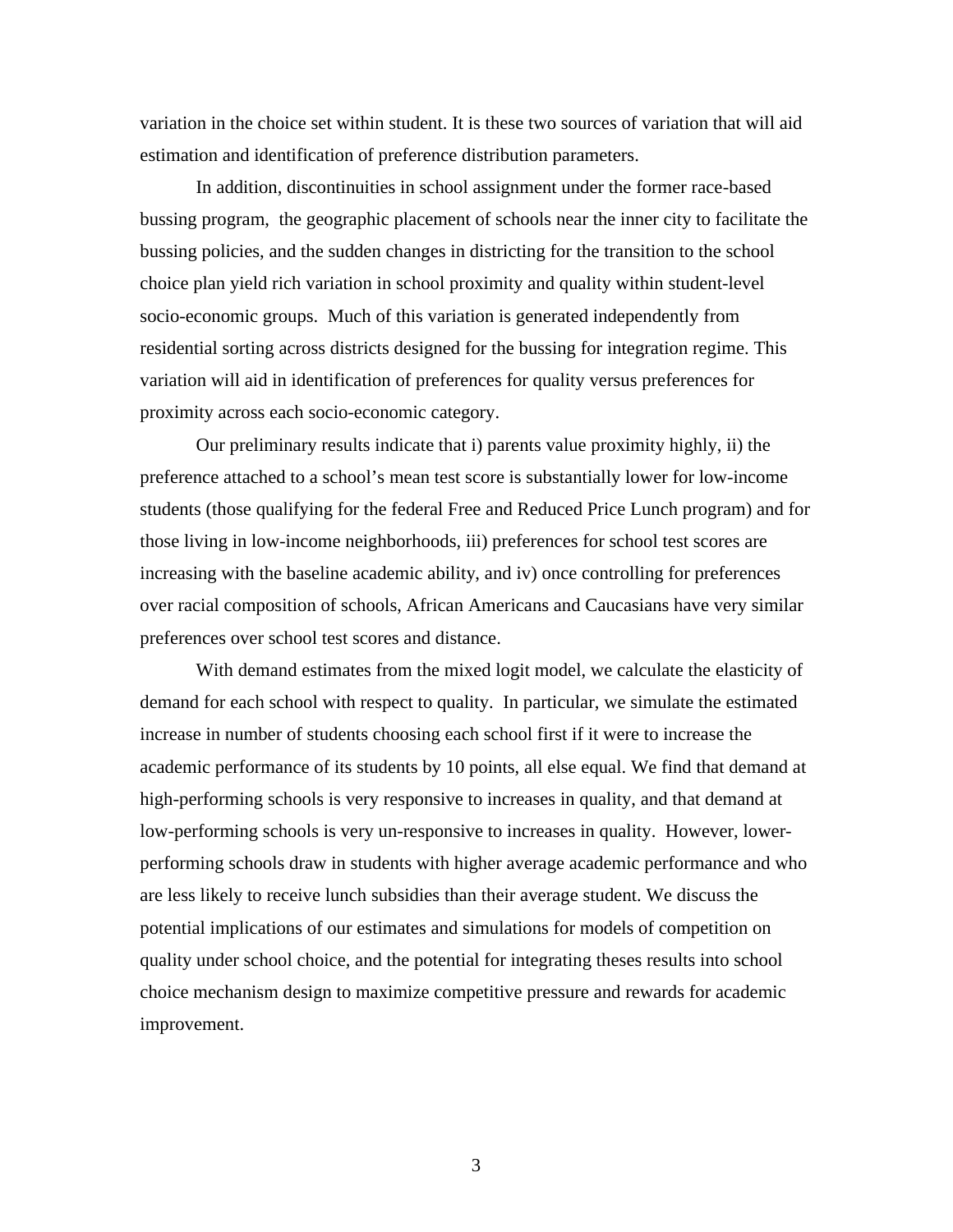#### **II. Previous Literature on School Choice and Competition**

A number of papers in the economics of education use aggregate measures of market concentration in different parts of the country to try to infer the extent of school competition, and relate those indirect measures of competition to various academic outcomes. Borland and Howson (1992), Hanushek and Rivkin (2003), and Hoxby (2000) used Herfindahl indices to document competition among schools is associated with higher student performance on tests and higher teacher quality. Other papers have found that measures of market share in non-public schools (charter or private schools) are similarly associated with improved school performance (Hoxby, 1994, 2003; CITES). This approach is similar to cross-market studies of the relationship between market structure, conduct and performance in industrial organization. Estimating the relationship between market structure and performance generates difficulty in interpreting equilibrium relationships.

The more recent literature in industrial organization has focused on estimating underlying preference parameters of consumer's indirect utility to understand the demand, substitution patterns, and nature of competition between firms in differentiated products markets. In our context, estimates of preference parameters will yield estimates of elasticities faced by individual schools, allowing insights into the nature of competition on quality under school choice.

There is a substantial literature using surveys to elicit parental preferences. Typically parents are offered a list of school attributes—such as academic rigor, school safety, religious affiliation, school size, class size, extracurricular options, physical condition of facilities, racial composition, and travel convenience—and simply asked to rank their importance.<sup>1</sup> On such surveys, researchers have typically found that academic standards and teacher quality loom large in parents' minds.<sup>2</sup> Even among those attending private religious schools, parents often report academic quality to be paramount. (Convey (1986), Nelson (1988), Goldring and Bauch (1995)).

<sup>&</sup>lt;sup>1</sup> For a review of the literature in this field prior to 1990, see Maddaus (1990) and Carnegie Foundation (1992).

<sup>&</sup>lt;sup>2</sup> See Armor and Peiser (1998), Vanourek, Manno and Finn (1998), Greene, Howell and Peterson (1998), Kleitz, Weiher, Tedin and Matland (2000), Schneider, Marschall, Teske and Roch (1998), Nault and Uchitelle (1982), Williams, Hancher and Hutner (1983), Darling-Hammond and Kirby (1985).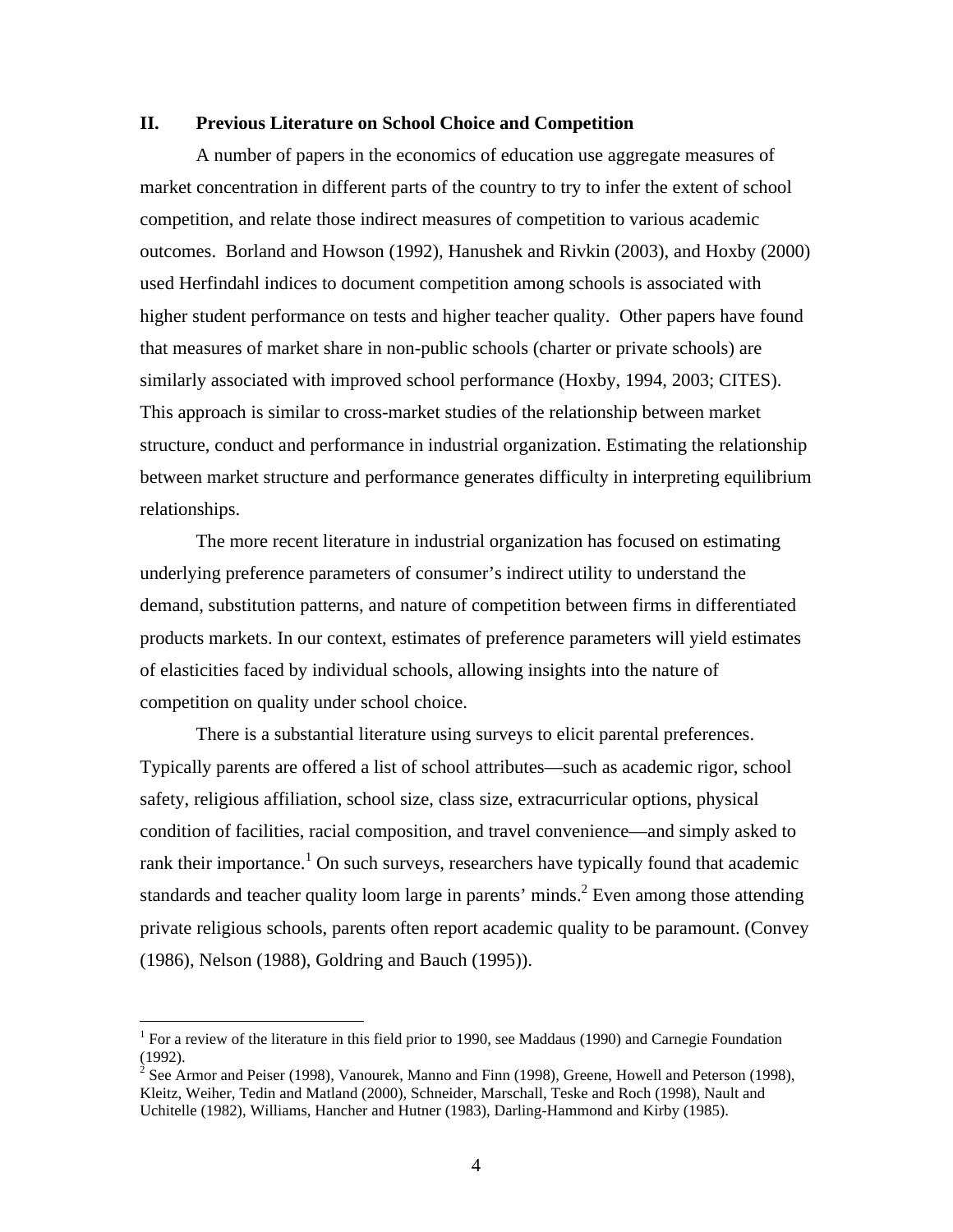Nevertheless, because stated preferences may not reflect behavior, inferring parents' actual preferences from such questionnaires can be misleading. For example, parents' may implicitly be limiting their choice sets in ways not apparent to the researcher. Among the schools on a parent's short list and, therefore, highly salient, academic excellence may have been a determining factor in their eventual choice-- but they may have only been considering schools within a certain travel range or within a certain range demographically. Moreover, parents' may tailor their responses to fit social norms - for example, over-reporting the importance they place on academic quality and under-reporting their potentially discriminatory views on the racial composition of schools.

A few studies have taken different approaches: For example, Schneider and Buckley (2002) monitored the search behavior of parents on an internet web site providing information on public schools in Washington, DC. Fossey (1994) studied the characteristics of the school districts that gained and lost students in a Massachusetts inter-district choice program. Van Dunk and Dickman (2002) not only asked parents to report what they valued in schools, but also tested their knowledge of those characteristics at the school their children were attending.

A smaller set of studies have exploited the actual choices parents make to infer parental preferences.<sup>3</sup> Bayer, Ferreira and McMillan (2003) use household location decisions to estimate household preferences over a broad range of housing, neighborhood and school characteristics. They find evidence of considerable preference heterogeneity, but do not derive the implications that this has for school demand elasticities. In a more directly related study of a school choice program in Minneapolis, Glazerman (1997) found that while test scores mattered in driving parental choices, parents tended to avoid schools in which their children's racial group represented less than 20 percent of all students. Glazerman used a conditional logit model to estimate parental preferences. However, the conditional logit estimates are subject to the well known independence of irrelevant alternatives property, with substitution patterns driven by the additive random component and the logit functional form assumption (Hausman and Wise 1978, Berry Levinsohn and Pakes 1995 and 2004). Using our multiple response choice data, we will

 $3$  See Manski and Wise (1983) for an early application to college choice.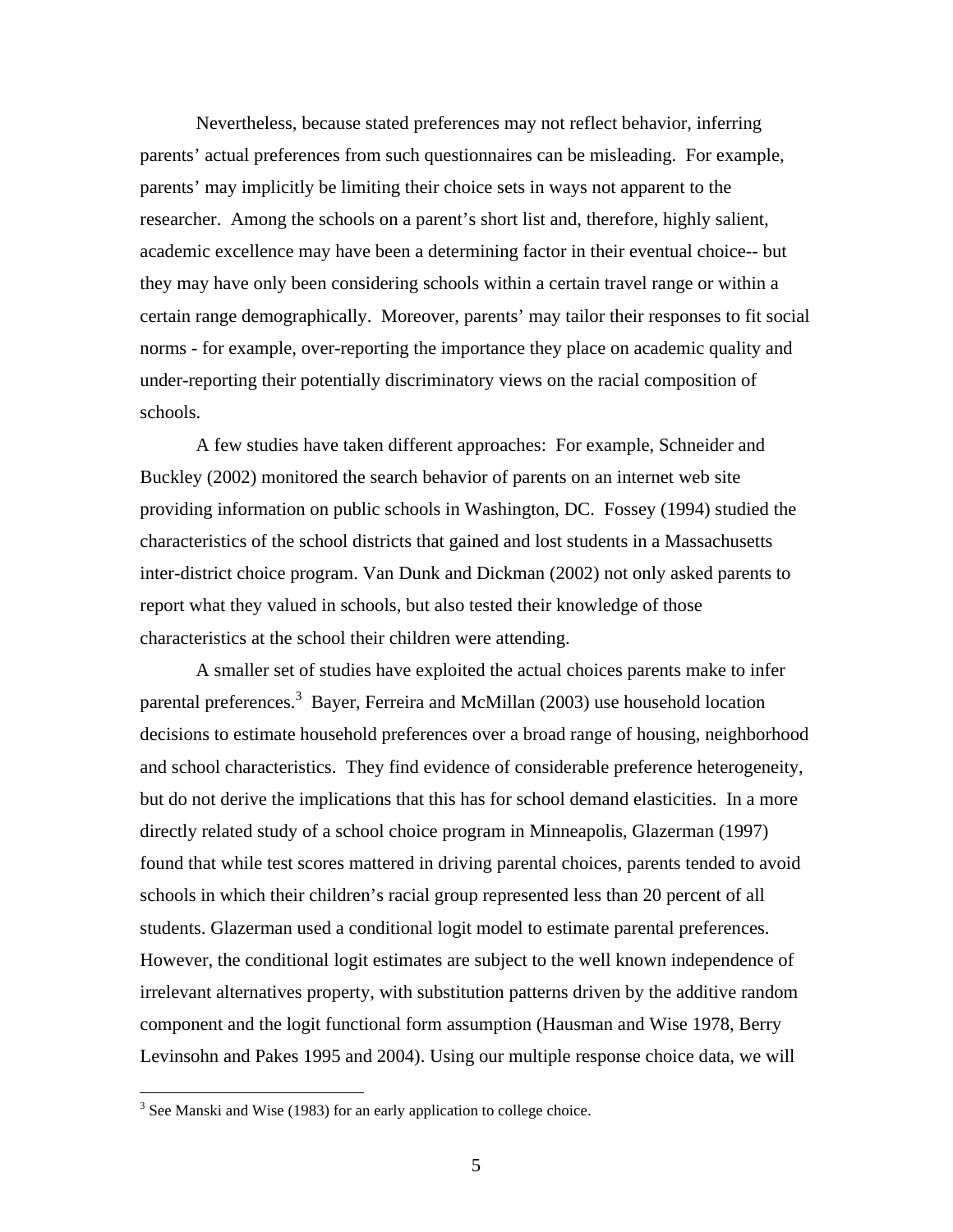instead be able to estimate a much more flexible mixed logit model, allowing for heterogeneity in preferences and generating much more realistic substitution patterns in responses to changes in the school characteristics and the school choice set.

## **III. Details of Public School Choice Plan in CMS**

Before the introduction of a school choice plan in the fall of 2002, the Charlotte-Mecklenburg public school district (CMS) operated under a racial desegregation order for three decades. In September 2001, the U.S. Fourth Circuit Court of Appeals declared the school district "unitary" (as opposed to operating a "dual" system of education for white and black students) and ordered the district to dismantle the race-based student assignment plan by the beginning of the next school year. Several months later, in December of 2001, the school board voted to approve a new district-wide public school choice plan.

In the spring of 2002, parents were asked to submit their top three choices of school programs for each child. Each student was assigned a "home school" in their neighborhood, typically the closest school to them, and was guaranteed admission to this school if they were not admitted to any of their top three choices. Students were similarly guaranteed admission to continue in magnet programs in which they were enrolled in spring 2002. Admission to home schools and continuation magnet schools was guaranteed, while admission to other schools was limited by grade-specific capacity limits set by the district. These capacity limits were allowed to be substantially higher than past enrollment in many schools. The district allowed significant increases in school enrollment size in the first year of the school choice program in an expressed effort to give each child one of their top three choices. In the spring of 2002, the district received choice applications for approximately 105,000 of 110,000 students. Approximately 95% of parents received admission to one of their top three choices. Admission to oversubscribed schools was determined by a lottery system as described in Hastings, Kane and Staiger (2004).

#### *Change in School Assignment Zones*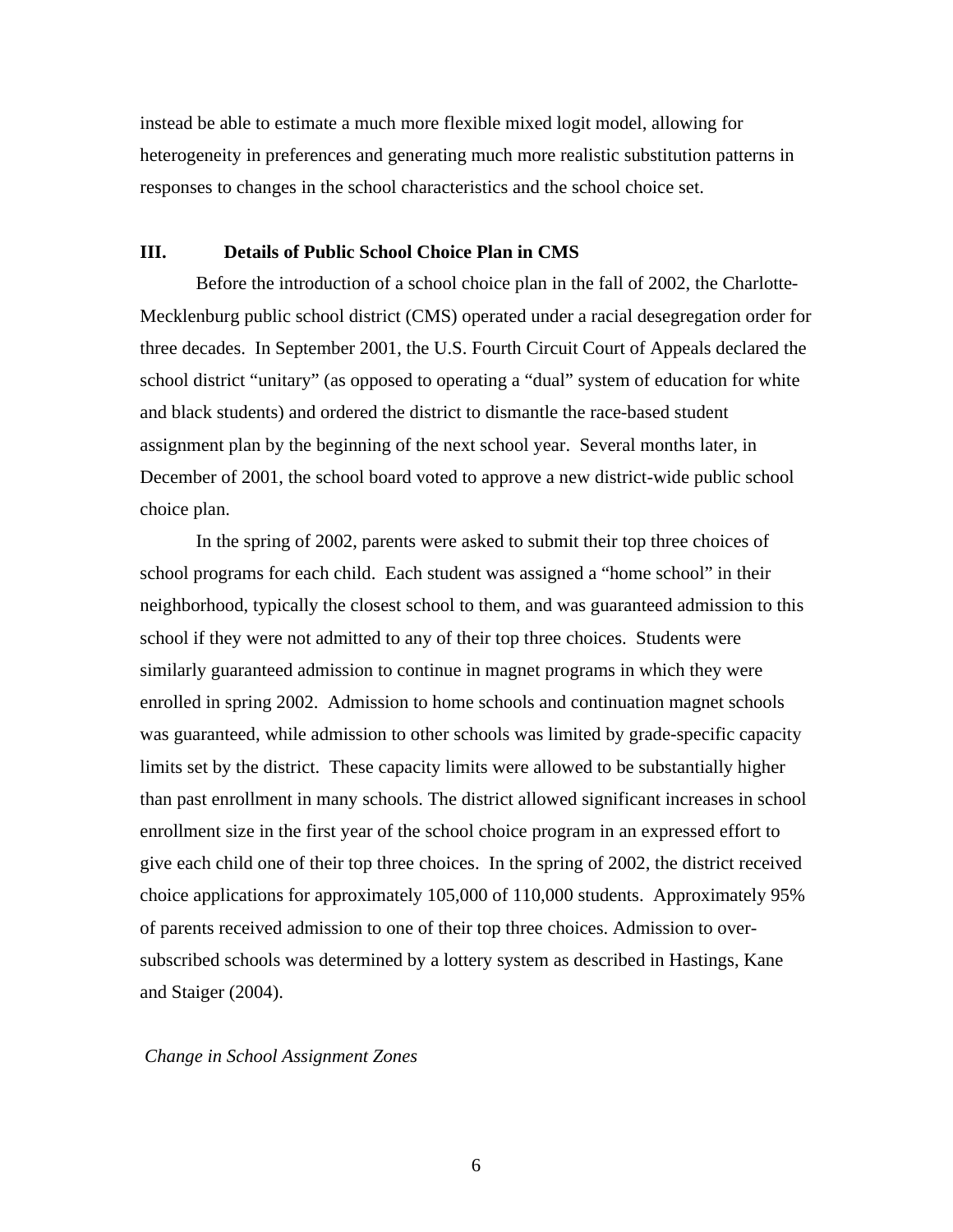In Charlotte, the creation of the public school choice system coincided with the dismantling of the racial desegregation plan. School assignment zones—which were often drawn to capture non-contiguous black and white neighborhoods to achieve racial balance—were thoroughly redrawn as a result of the Fourth Circuit court's ruling. In the fall of 2002 (the first year under the choice plan), for 43 percent of parcels, the default elementary school (or "home school") differed from the school assigned under the desegregation plan the year before. At the middle school and high school levels, 52 and 35 percent of parcels were assigned a different default school than they had been assigned the previous year under the desegregation plan. Moreover, even when the home school remained the same as under the desegregation plan, the composition of students with that school assigned as their home school changed dramatically due to changes in boundaries elsewhere.

Therefore, in our analysis, the home school for many students is often not the school their parents had previously chosen through their location. Similarly, the school that each student attended in 2002 is often not the home school in 2003, and may lie quite far from home. This dramatic change in school assignment zones implies that residential location was less likely to reflect endogenous sorting based on family preferences for a nearby school, in the sense that location near a school would not have guaranteed student enrollment in the prior year.

#### *Evidence of Heterogeneity of Preferences*

Interestingly, there was little unanimity in parents' choice of schools. For example, among those who would be in grades two through five during the 2002-03 school year, parents listed 93 different schools as their first choice. No single school represented the top choice for more than 2.7 percent of these parents. Some of the variance in parents' top choices of elementary schools is driven by differences in travel times to a given set of schools. But, even among those assigned to the same home school for 2002-03 (home schools were assigned by neighborhood), there was considerable heterogeneity in parental choices. Among those with the same elementary home school for 2002-03, parents on average listed 14.6 different elementary schools as their first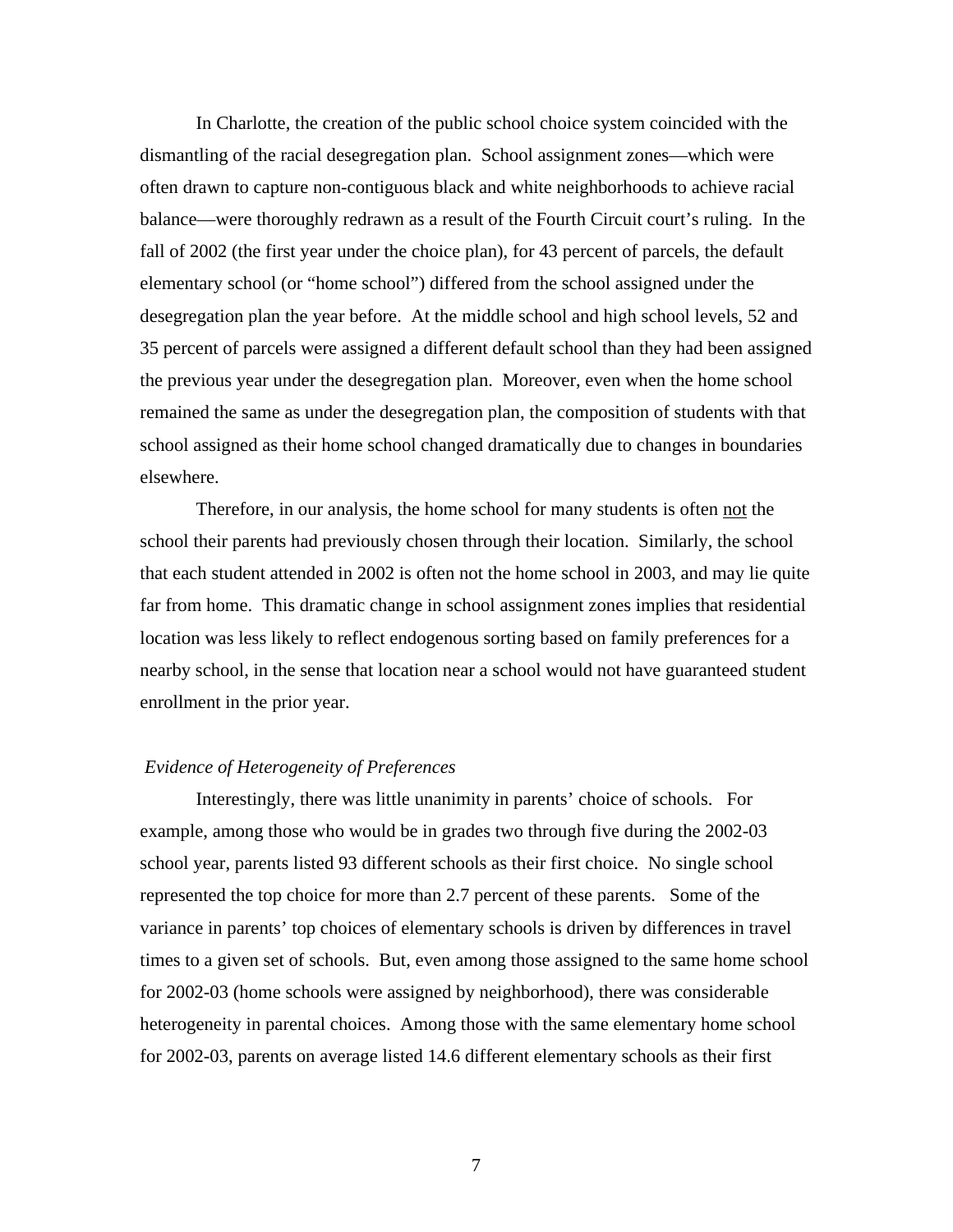choices. Such a diversity of choices implies that there is a considerable amount of heterogeneity in preferences, making the mixed logit modeling approach important.

## *Potential for Strategic Choice*

1

The lottery mechanism used by the Charlotte-Mecklenburg schools was not strategy-proof (Abdulkadiroglu and Sonmez (2003)). For example, a student with a particularly undesirable default school might not list a very desirable school as first choice if there was a low probability of admission, and instead list a less desirable school with a better chance of admission, in an effort to hedge against not receiving admission to one of their choices and being assigned to their home school. Such strategic behavior would imply that student choices would not reflect true preference orderings for schools—to the extent that students are *not* listing their preferred match (in the absence of capacity constraints) at the top of their list.

However, the choice application was quite vague in describing how slots in oversubscribed schools were to be allocated and how the lottery system would be operated. In addition, the school district made an effort to communicate to parents that they would make every attempt to give each student admission to one of their chosen schools. Because of the uncertainty around the rationing rules and the efforts by the district to expand capacity at popular schools, we believe that the extent of strategic manipulation in the first year was limited and that parents were generally reporting their true preferences. We test for strategic hedging by using the exogenous redistricting of home schools under the School Choice Plan. Using the geographic boundaries for the 2001-2002 school year, and the new boundaries for 2002-2003, we test if students who were redistricted to lower-performing schools chose on average schools with lower test scores, relative to students in their same 2001-2002 district area who did not experience a negative shock to their default school quality. We did not find evidence that students who faced worse home schools after redistricting chose schools with significantly lower average quality than students in the same former district who were given better home school assignments.<sup>4</sup>

 $4 \text{ In subsequent years of school choice, when capacities at schools were no longer changed to accommodate }$ demand, strategy may have become more important. In the second year of choice, CMS no longer made an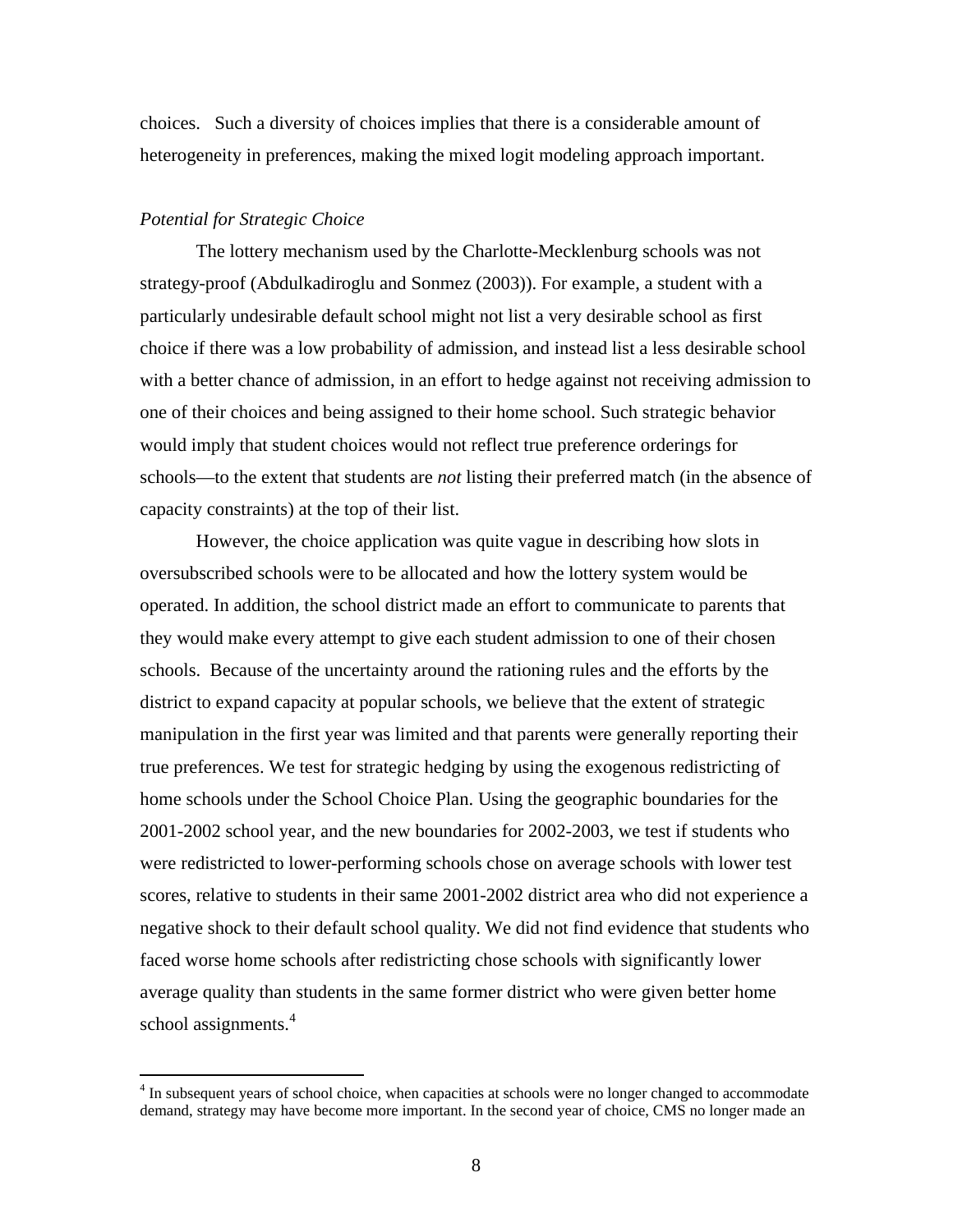## **IV. Data**

Working with the Charlotte Mecklenburg School (CMS) Board and district officials, we have obtained secure access to a wide range of administrative data for all students in grades kindergarten through twelfth grade in the years surrounding the implementation of the choice program. The data falls in to five broad categories: (1) information from student choice forms, (2) geographic information, (3) student demographic information, (4) student test score information, and (5) information on school characteristics. These data are described in more detail below.

## *Choice Forms*

We began with the choice forms submitted by 105,706 students in the first year. Reflecting the district's intensive outreach efforts, choice forms were received for 96 percent of all the students enrolling that fall. We dropped those who applied to special programs—including those designed for autistic children, the behaviorally/emotionally disabled, hearing impaired, learning disabled, orthopedically disabled, mentally disabled, hearing impaired, and English as a second language. This left a sample of 100,486.

For each student, we have the choice forms submitted to CMS, allowing a student to specify up to 3 choices for their school. We use the term "school" inclusively, to include all distinct academic programs (including distinct magnet programs that share a building) to which a student could apply. Overall, 35,754 students filled out only a first choice, 18,486 students listed only a first and second choice, and 46,246 students listed completely all three choices.

#### *Geographic Information*

<u>.</u>

We were given information on the exact location of each student's residence. We used that information as well as the exact location of all the schools to calculate the driving distance in miles (on the shortest route) to each of the schools in the district. In

effort to accommodate choices by changing school capacities. Many parents received none of their three choices, and expressed frustration because they had made choices without knowing the probability of admittance. In response, in the third choice year, CMS provided published probabilities of admittance to each school, so that parents could incorporate this information into their decision making process. We are currently using the choice responses across the three years to examine the effects of strategy on school choice.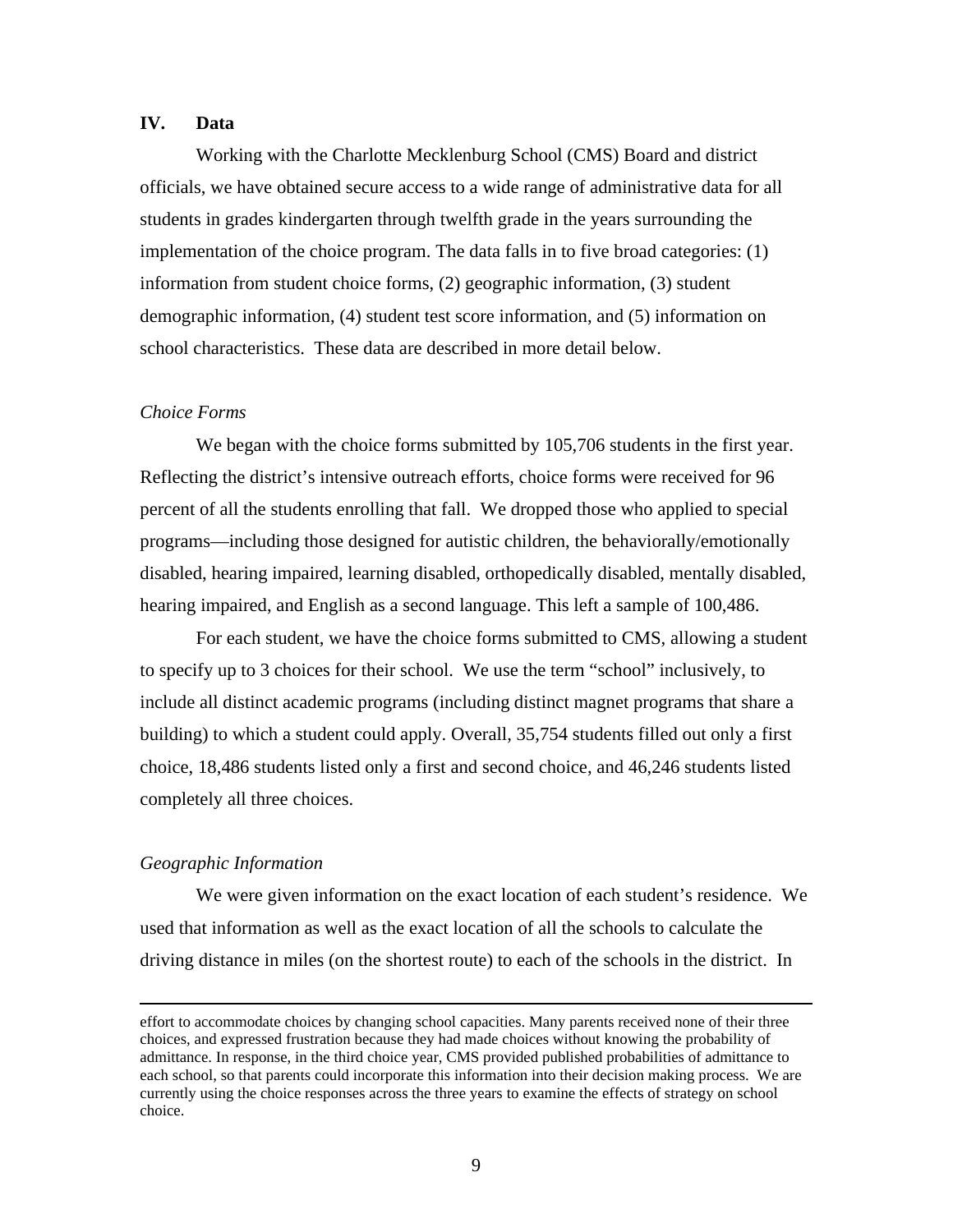addition, residential location was used to assign each student the median family income in his or her census block group for his or her race (from the 2000 census). Direct measures of family income are not available in the CMS administrative data, so this variable serves as a reasonable proxy.

#### *Student Demographics*

The CMS administrative data provided us with information on each student's grade, race (five categories, which we collapse into white and nonwhite), and eligibility for free or reduced lunch. The administrative data also provided information on which school each child was attending in the spring of 2002, at the time that the choice form was submitted.

#### *Student Test Scores*

We use data on reading and math scores on North Carolina end-of-grade exams for students in grades  $3$  through  $8<sup>5</sup>$  Test scores are reported as percentiles, based on grade level and year. We use reading and math scores from the spring of 2002 (before the choice program) as well as for the spring of 2003 and 2004—the first and second year after students were assigned to schools. Analyses that rely on these scores are limited to grades where the scores are available. For example, models that condition on baseline test scores are restricted to students who were in grades 3-8 in 2002.

As a measure of academic ability, we average each student's math and reading percentile score from the spring of the 2001-2002 school year, and then standardize by the mean and standard deviation of test scores for other students who attended the same school (e.g. a z-score). This measure captures how many standard deviations a given student was above (or below) their peers at the school they attended in the year prior to choice.

## *School Characteristics*

<sup>&</sup>lt;sup>5</sup> Students in kindergarten through  $2<sup>nd</sup>$  grade do not take the state exams, and high school students only take end-of-course exams in the subjects they choose.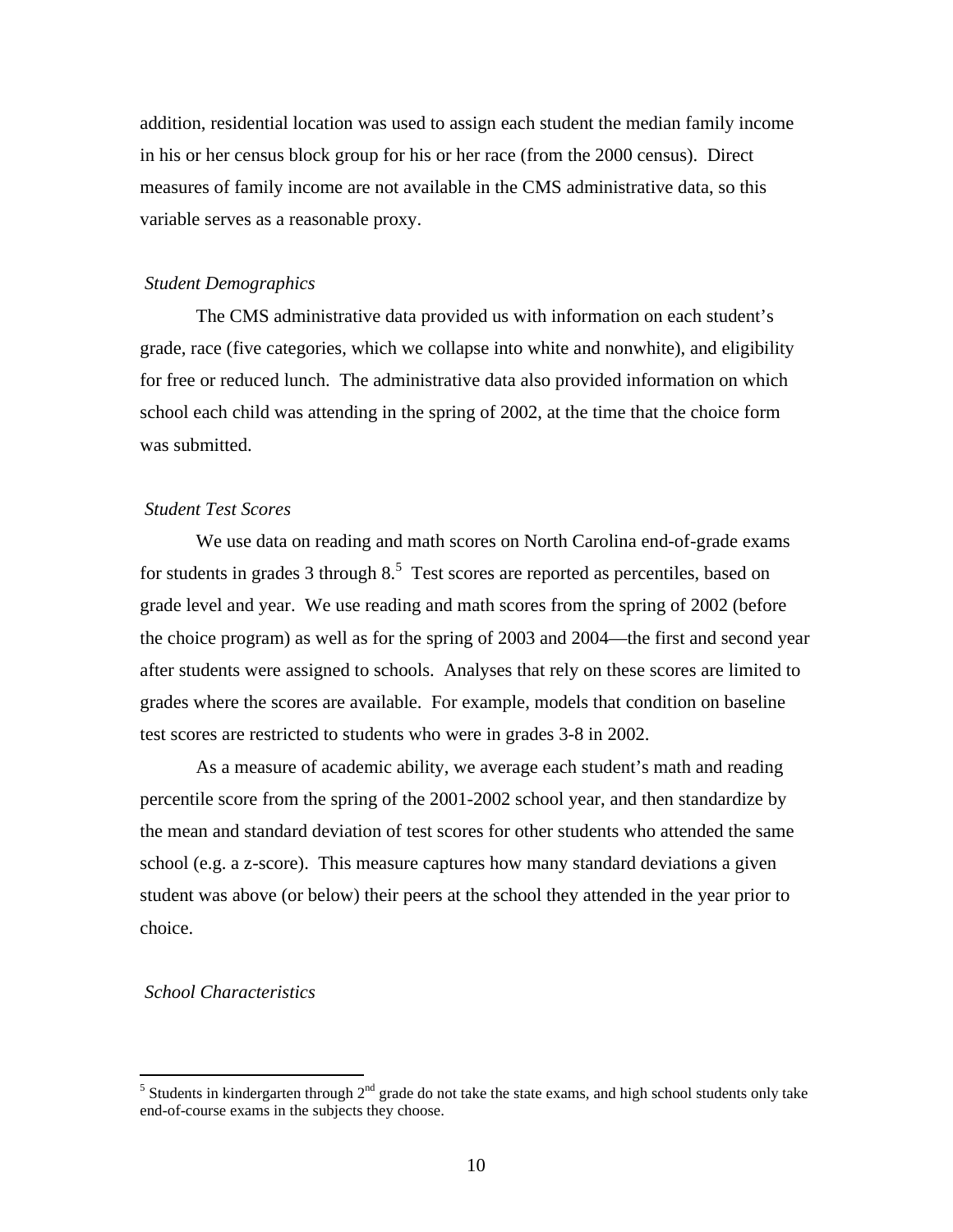We constructed three school level measures that, while far from being exhaustive, capture the main dimensions that are often believed to influence school choice and that are central to the literature.  $\frac{6}{5}$  First, as already discussed, we calculated distance to each school. Second, to proxy for the academic quality of a school, we constructed the average test score (averaging both math and reading percentiles) of students attending each school in the first year of choice (2002-2003). Note that this calculation was done separately for each academic program whether or not they were housed in the same physical structure. By using scores from the first year of choice, we are assuming that student's made decisions based on rational expectations, but using prior year scores yields similar results. A third school characteristic that was likely to influence school choice, particularly given the history of court ordered desegregation, was racial composition of the school. We calculated the percent of the students in each school that were black, and used this to create categorical variables for schools that were 10-30%, 30-60%, and over 60% black.

#### **V. Empirical Model**

We begin this section with a brief overview of our estimation strategy and a discussion of why the CMS data is particularly useful for identifying heterogeneity in school preferences. We then describe more formally the model that we will use to estimate the preference parameters behind individual choices, how this model will be estimated, and how the results will be used to simulate school demand parameters of interest.

## *Overview*

1

Each student listed as many as three school programs on his or her choice form in order of preference. Our empirical model uses these choices, along with data on each student and the school programs available, to estimate the parameters of the distribution preferences over school characteristics, and how they vary with student level SES category and academic achievement.

<sup>&</sup>lt;sup>6</sup> In ongoing work, we plan to consider alternative measures of academic quality (including value added measures) and a more extensive list of other school features such as disciplinary problems, faculty characteristics, and characteristics of magnet programs.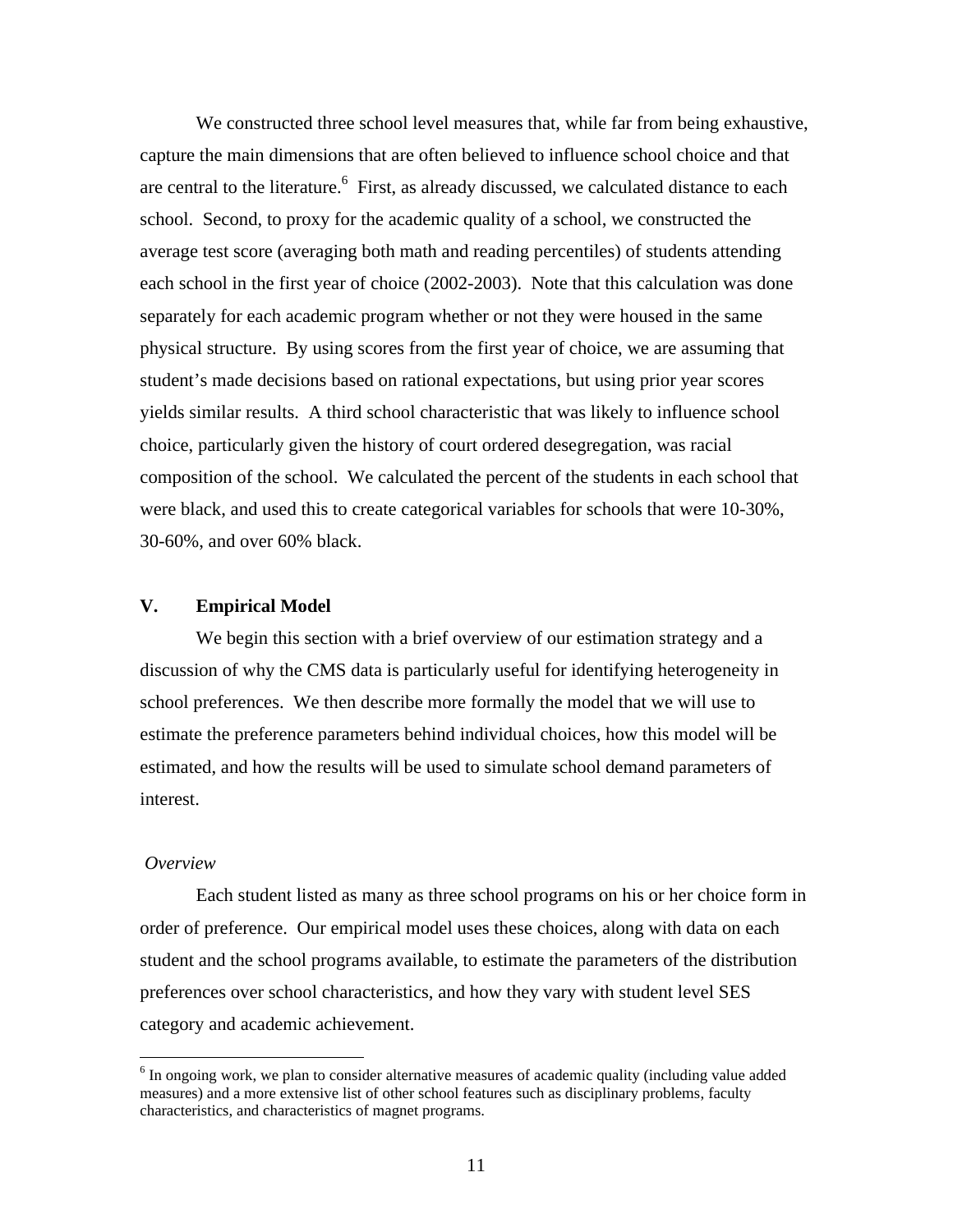Our estimates are derived from a mixed logit model (McFadden and Train 2000, Train 2003). Mixed logit discrete choice models of demand are multinomial choice models with *random coefficients* on product attributes in the indirect utility function. As discussed earlier, random coefficient discrete choice models have been used extensively in the industrial organization and marketing literatures to estimate preferences for product attributes, and thus demand elasticities and cross-elasticities for the products of interest. The mixed logit model that we estimate differs from the traditional conditional logit model in that it allows for a more flexible functional form on random preferences than the conditional logit does. In particular, the conditional logit restricts the random component of utility to enter only in an additively separable fashion. This restriction, while convenient, leads to the well-known independence of irrelevant alternatives problem. This restriction implies that, when choice sets are altered (for example by the introduction of a new school), substitution to that new school does not depend on its similarity to existing schools. That seems like an unrealistic assumption, particularly in a school choice program.

The mixed logit model allows the random component of the indirect utility function to interact with the product attributes – leading to random preference parameters for the attributes in the indirect utility function. The mixed logit can approximate any random utility model, given appropriate mixing distributions and explanatory variables (McFadden and Train 2000, Dagsvik 1994). This flexibility allows for realistic substitution patterns – allowing for credible estimates of demand elasticities and simulations – key in understanding implications of school choice for competition on quality.

This flexibility, however, comes at some cost. Because of the more complicated functional form, the likelihood function for the mixed logit does not have a closed form, and must be estimated by numerically integrating over the distribution for the random parameters using the method of maximum simulated likelihood to determine the final likelihood for each observation. In addition, as we will discuss further in the subsection on identification, in order to identify random parameters without relying heavily on the logit functional form, one needs repeated observations for individuals as well as variation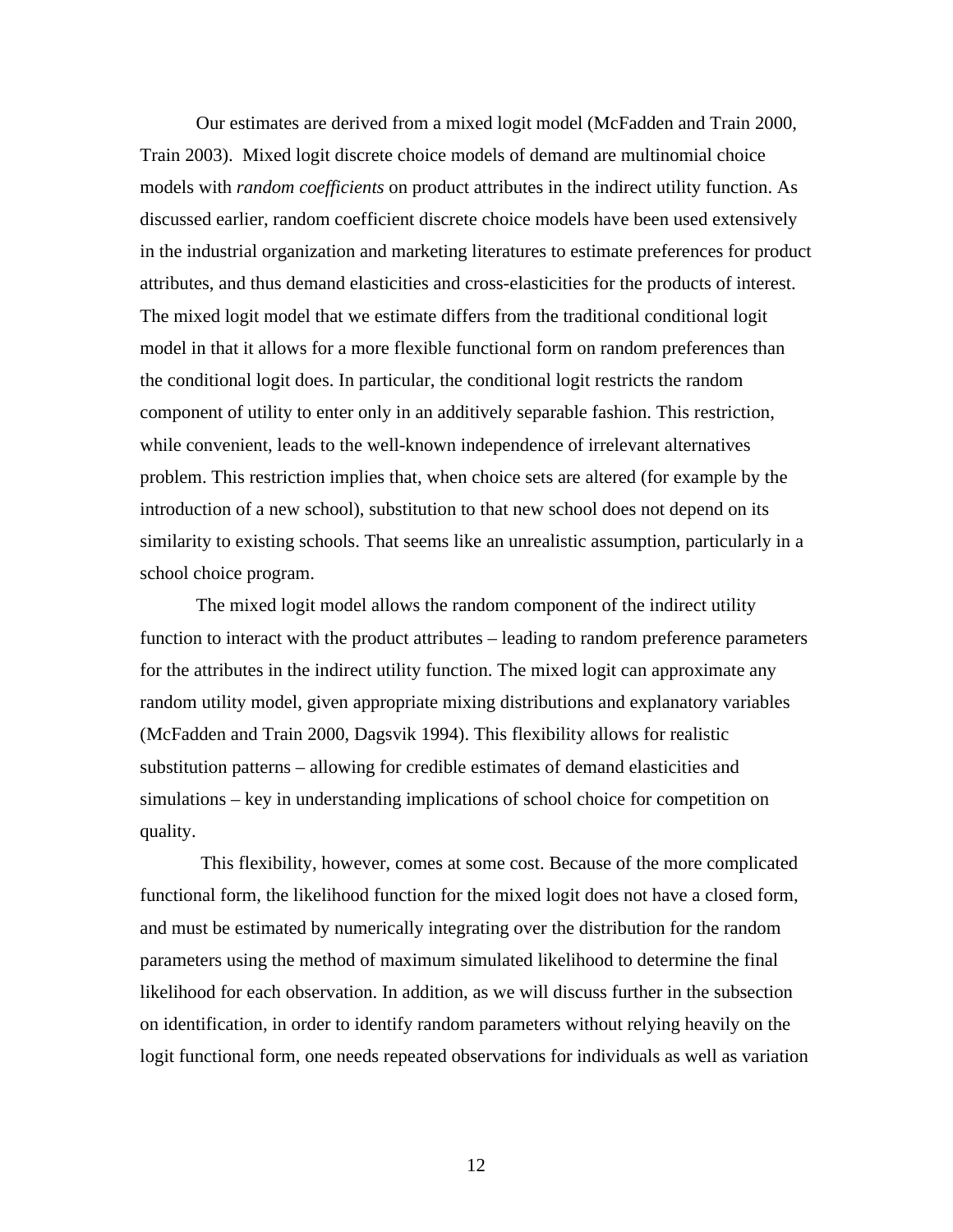in the choice set. The CMS data provide this important form of variation to help us pin down the means and variances of preference parameter distributions of interest.

#### *Model and Estimation*

Our model is based on a standard random utility framework. Let  $U_{ij}$  be the expected utility of individual *i* from attending school *j*. Individual *i* chooses the school *j* that maximizes his or her utility over all possible schools in the choice set. For the first choice, the individual chooses over the set of all available schools (denoted  $J_i^1$ ), so that:

$$
y_{ij}^{1} = 1 \text{ iff } U_{ij} > U_{ik} \ \forall k \in J_{i}^{1}
$$
  

$$
y_{ij}^{1} = 0 \text{ otherwise.}
$$

The second and third choice (identified by  $y_{ij}^2$  and  $y_{ij}^3$ ) is made in a similar manner, except that the choice sets (denoted  $J_i^2$  and  $J_i^3$ ) exclude schools already chosen by individual *i*.

We assume that utility is a linear function of the observed student and school characteristics,  $X_{ii}$ , such as distance from home, average test scores, and racial composition of the school, plus an unobserved component,  $e_{ij}$ , that reflects unobserved idiosyncratic preference of student *i* for school *j*.

$$
(1) \qquad U_{ij} = X_{ij} \mathbf{b}_i + \mathbf{e}_{ij}
$$

We assume that the unobservable component  $(e_{ij})$  is distributed i.i.d. extreme value, which yields the usual logit form for the choice probabilities conditional on  $\bm{b}_i$ .

Heterogeneity in individual preferences implies that the coefficients, *b<sup>i</sup>* , in equation (1) will vary across individuals. We allow for this heterogeneity in two ways. First, we allow the parameters of equation (1) to vary randomly across individuals. We assume that  $\mathbf{b} \sim f(\mathbf{b} \mid \mathbf{m}_b, \mathbf{q})$ , where  $f(\cdot)$  is a mixing distribution, where  $\mathbf{m}$  denotes the mean, and *?* represents the other parameters describing the density function. Second, we separately estimate parameter distributions for students in each of the four main SES categories: White and Black by lunch subsidy status. This allows us to compare means and variances of preferences for school characteristics, such as average test scores, across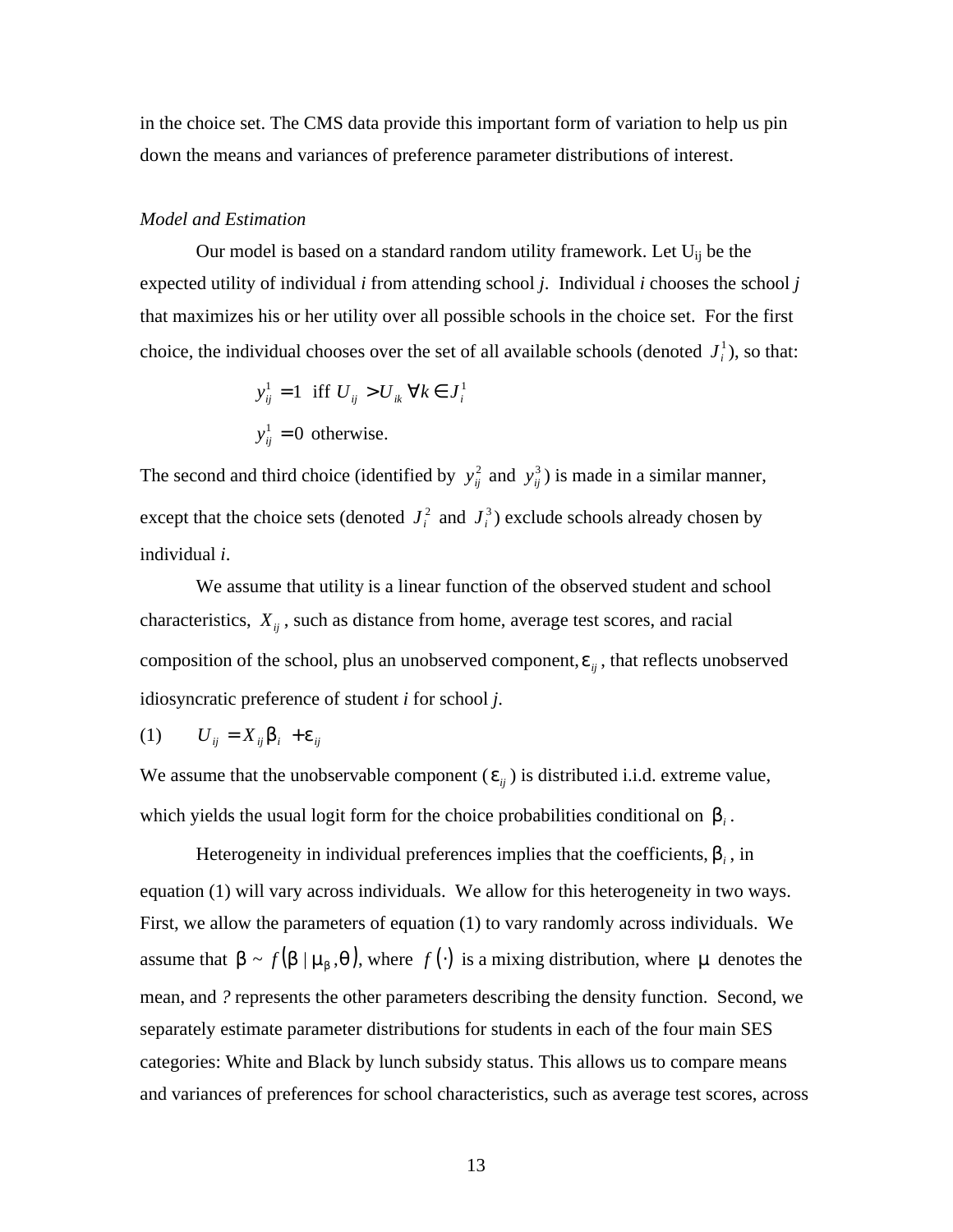the different socio-economic groups. In addition, we allow the coefficient on a school's average test score to vary with a student's baseline test score and family income by including interactions between these student characteristics and the school score in X.

In the specifications that are reported below, we assume that all the parameters are distributed *i.i.d.* normal or log normal. Hence in this specification we do not allow the random parameters to be drawn from multivariate distributions. We are currently incorporating covariance terms in our next round of results.

Given the specification above, the probability that individual *i* chooses schools  $(j^1, j^2, j^3)$  is given by:

$$
P_i(j^1, j^2, j^3) = \Pr\Big\{ U_{ij^1} > U_{ik} \forall k \in J_i^1 \Big\} \cap \Big( U_{ij^2} > U_{ik} \forall k \in J_i^2 \Big) \cap \Big( U_{ij^3} > U_{ik} \forall k \in J_i^3 \Big) \Big\}
$$
\n
$$
(2) \qquad \iint_{c=1}^3 \frac{e^{X_{ij} b}}{\sum_{k \in J_i^c} e^{X_{ik} b}} f(b \mid \mathbf{m} \mathbf{q}) d\mathbf{b}
$$

The term inside the integrand represents the probability of observing the three ranked choices conditional on the preference coefficients  $(\beta)$ : this is the product of three logit probabilities evaluated at *b<sup>i</sup>* , corresponding to the probability of making each choice from among the remaining options.<sup>7</sup> This conditional probability is integrated over the distribution of *b* to yield the unconditional probability of observing the ranked choices.

These probabilities form the log-likelihood function:

(3) 
$$
LL(X, \mathbf{m}, \mathbf{q}) = \sum_{i=1}^{N} \sum_{j=1}^{J_1} \sum_{k=1}^{J_2} \sum_{l=1}^{J_3} y_{ij}^1 y_{ik}^2 y_{il}^3 \ln(P_i(j, k, l))
$$

1

While equations (2) and (3) do not in general have a closed form solution, simulation methods can be used to generate draws of **b** from  $f(\cdot)$  to numerically integrate over the distribution of preferences. Estimation was by the method of maximum simulated likelihood, using 100 draws of **b** from  $f(\cdot)$  for each individual in the data set. The results were not sensitive to increases in the number of draws.

 $<sup>7</sup>$  For students submitting fewer than three choices, the likelihood is modified in an obvious way to reflect</sup> only the probability of the submitted choices.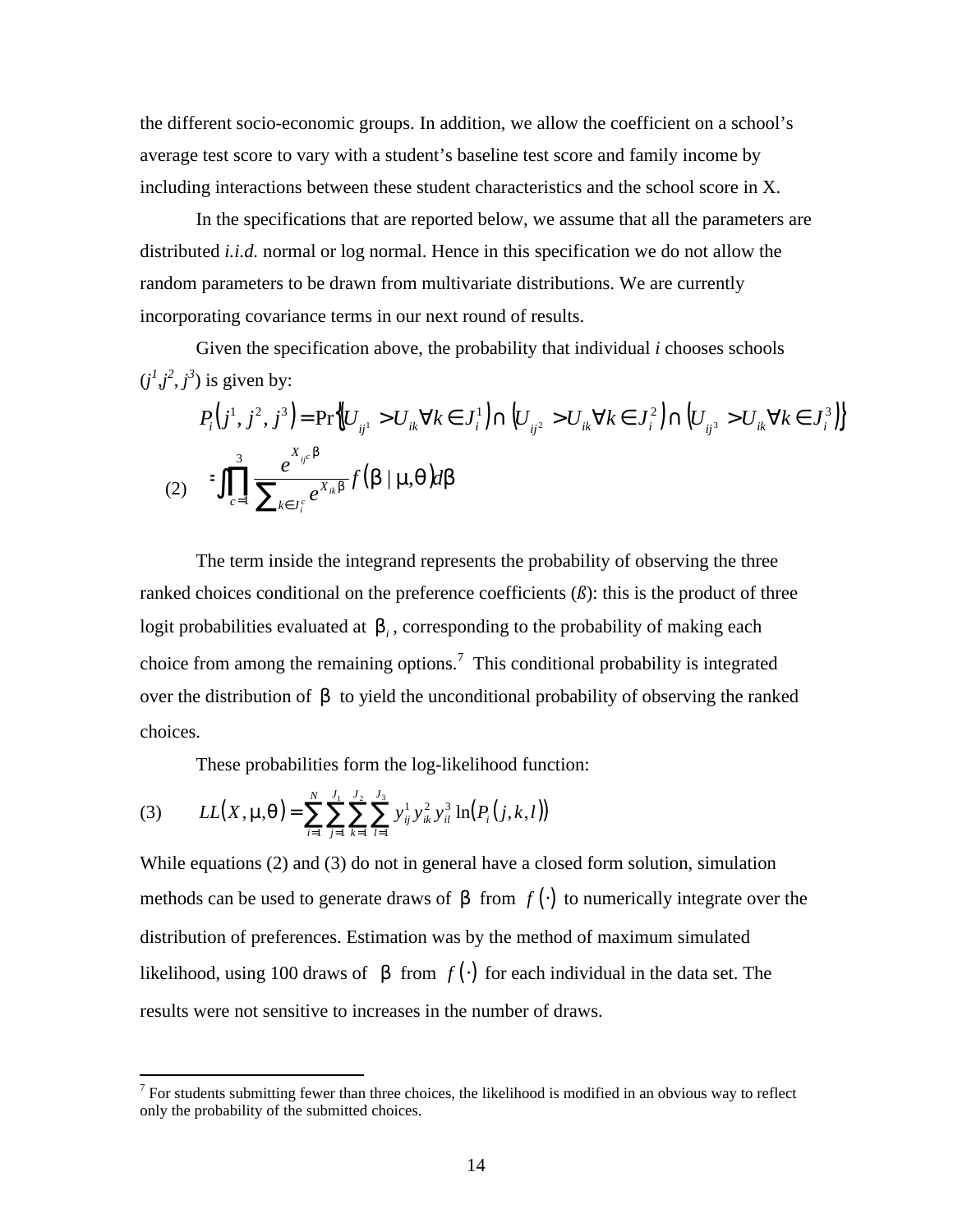## **V. Discussion of Identification and Descriptive Statistics**

Before presenting the results from the mixed logit specification and the simulations based on those parameter estimates, we first discuss sources of identification in our data and research design, and provide some descriptive statistics summarizing the characteristics of parents and their choices.

#### *The Proportion of Parents Listing More than One Choice*

As discussed earlier, the availability of more than one choice for students in CMS will help identify the preference parameters. The choice form allowed parents to list up to three choices. Multiple choices are important for identifying variance of preferences in the population. Intuitively, when only a single  $(1<sup>st</sup>)$  choice is observed for every individual, it is difficult to be sure whether an unexpected choice was the result of an unusual error term ( $e_{ij}$ ) or unusual preferences by the individual ( $b_i$ ) for some aspect of the choice. However, when an individual makes multiple choices that share a common attribute (e.g. high test scores) we can infer that the individual has strong preferences for that attribute, because independence of the error terms across choices would make observing such an event very unlikely in the absence of a strong preference.

The source of identification that comes from observing multiple choices on each individual is closely related to tests of the functional form assumption imposed by the choice model. For example, with only a single choice observed, the standard test of the IIA assumption in the logit model relies on the implication that this model, if correct, must yield the same coefficients when estimated on a limited choice set using only the sub-sample with choices from this choice set. If in fact there are random taste parameters for attributes, this will no longer be true. The sub-sample of individuals with choices from the restricted set will have different preferences than the rest of the sample. We can think of multiple choices for each individual behaving like the test of the IIA assumption: comparing the model estimated using only first choices versus only second choices. For second choices, the *same* individuals face different choice sets, so the distribution of preferences must be the same for first and second choices. Thus, the distribution of preferences that is estimated on the first choice must also fit the data on second choices – a type of out-of-sample fit where individuals face different choice sets.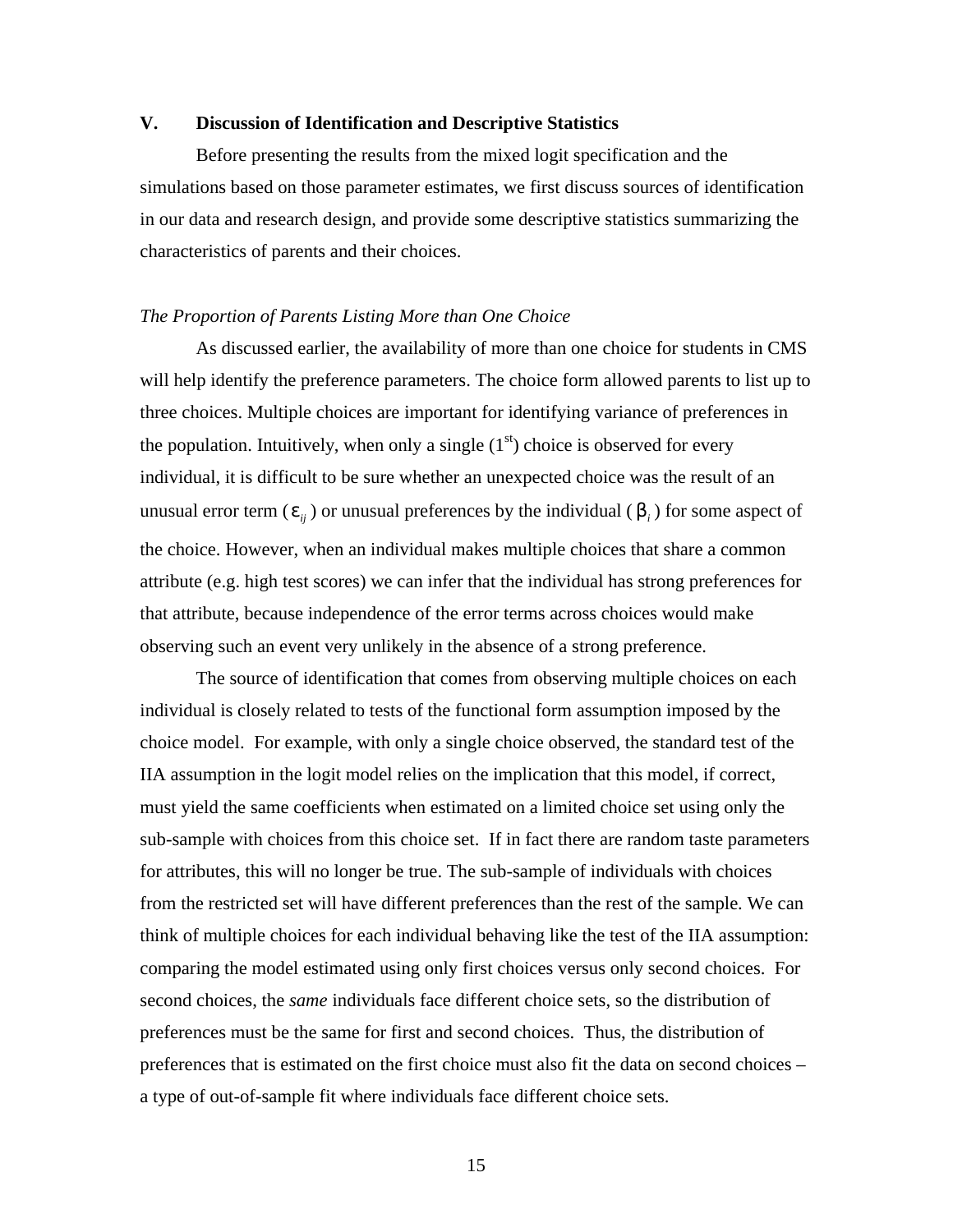As described earlier, we have choice response forms for 95% of students. However, since they were guaranteed a slot in their default school, many parents filled out only one choice. Presumably this occurred when their default school truly was their first choice. Overall, 35,754 students filled out only a first choice, 18,486 students listed only a first and second choice, and 46,246 students listed completely all three choices.

Table I and Table II describe the student body population in CMS, including the proportion of students in each socio-economic status category. Table III reports the number of choices submitted by each parent by race and free lunch eligibility. Among white students who were ineligible for the free lunch program, about half (51%) listed only one choice on their forms. Non-white and free lunch eligible students were much more likely to fill out all three choices. Among whites, the free lunch eligible students were considerably more likely to list three choices than the ineligible students (46 percent versus 29 percent). Moreover, among those who were ineligible for the free lunch program, non-white students were nearly twice as likely to list all three choices relative to white students (54 percent versus 29 percent).

There are at least two reasons why white students who are not free-lunch eligible were more likely to list only a single choice. First, the average quality of the default school for white free lunch-ineligible students is significantly higher. Table IV shows the mean test scores for the home schools by race and free lunch eligibility. The mean test scores of the default schools for white and free-lunch ineligible students are higher than those of the default schools of other groups. As a result, the more affluent students are less likely to find another school in their choice set that would dominate their default school. Hence they would be more likely to fill out only one choice. Moreover, the longer distances between schools in the suburban areas means that affluent parents are less likely to find any other school which would dominate their default school (that is, the next closest school may be quite far away and would have to be much better on some dimension to dominate).

If one's default school truly was one's first choice, there was no incentive to fill out the remaining slots on the choice form. Nevertheless, many parents specified multiple choices even if they listed their home school first. Table V reports the fraction of students in each SES category that listed their home school as their first choice.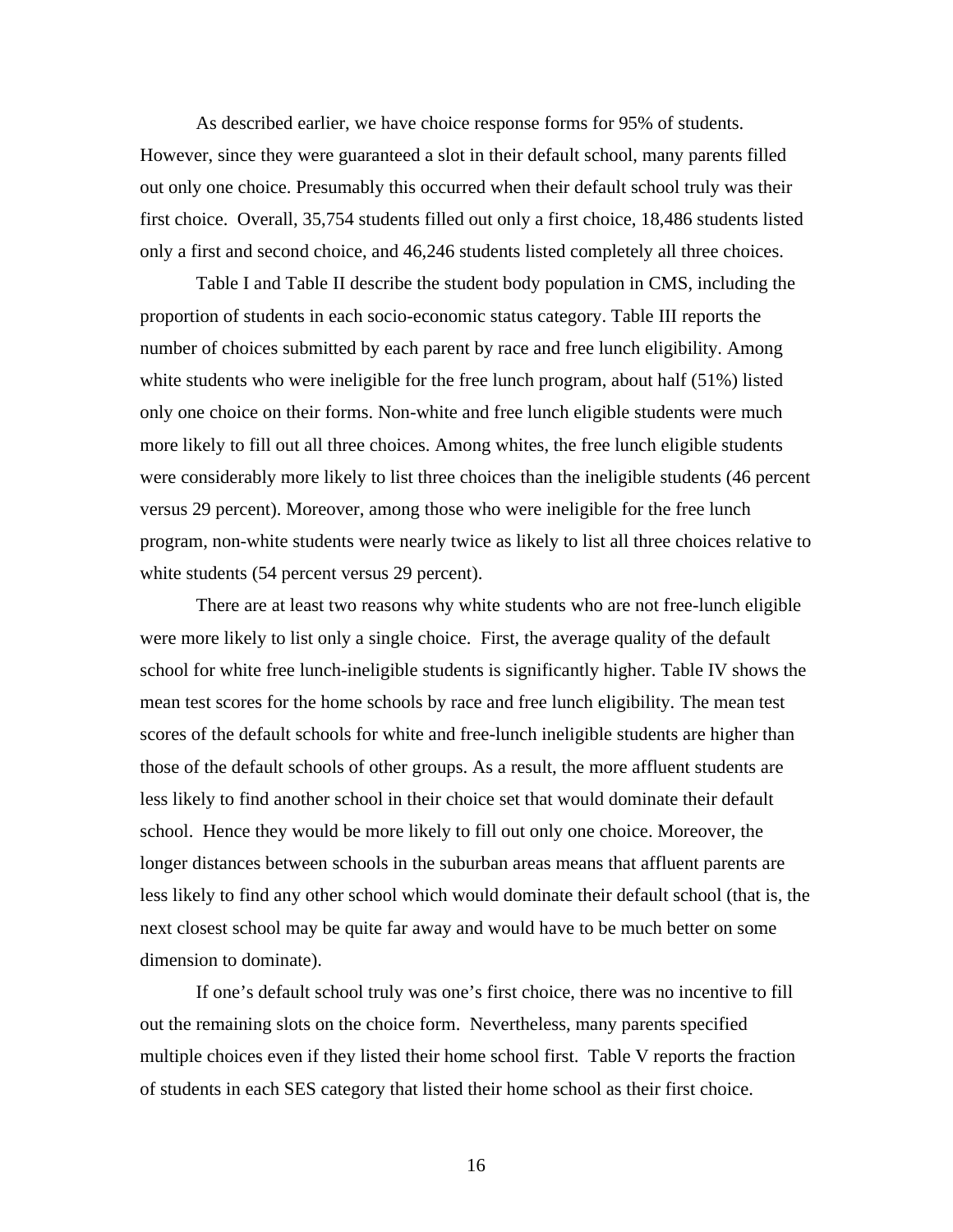According to Tables V and III, 64% of white, lunch-ineligible students chose their home school first, while only 51% listed only a first choice. This implies about a fifth of the white, lunch-eligible parents whose top choice was their home school actually provided additional rankings. About half of the black, lunch-eligible children whose top choice was their home school, provided some additional listings. Whatever their reasons for doing so, the availability of multiple choices even for those who listed their home school first will aid in the identification of the distribution of preferences for proximity versus school quality in the population.

## *Location of high test-score schools relative to population*

Figure 1a presents a map of school locations and their test scores against the demographic characteristics of census block groups in Mecklenburg County. The neighborhoods are shaded a deeper blue when there was a higher proportion of the population that is African American in the block group in the 2000 U.S. Census of the Population. The shading of the school location markers are a function of the average test score in the school, darker shading identifying the schools with higher average test scores. This map is helpful in visualizing variation in data that contribute to identification of the random parameters in the mixed logit model. The high-scoring schools (some of them magnet programs created as part of the desegregation plan) are dispersed around the county, located in both urban and suburban areas, and in both minority and non-minority communities. Figure 1b shows an up-close example of school locations and demographics for a particular set of neighborhoods. This up-close picture measures roughly 4.5 miles across. These neighborhoods vary greatly in their racial composition, yet are roughly the same distance to the same set of schools, which vary substantially in average test scores. By examining the relative rankings of these three schools by students of various skill levels and socio-economic backgrounds, we can identify how the valuations of and trade-offs between the school characteristics of interest vary in the population.

Figure 2 shows a histogram of average test scores in CMS schools. There is substantial variation in the quality of CMS schools as measured by the average test scores of students in each school. Table VI presents the average travel distance (in miles) to the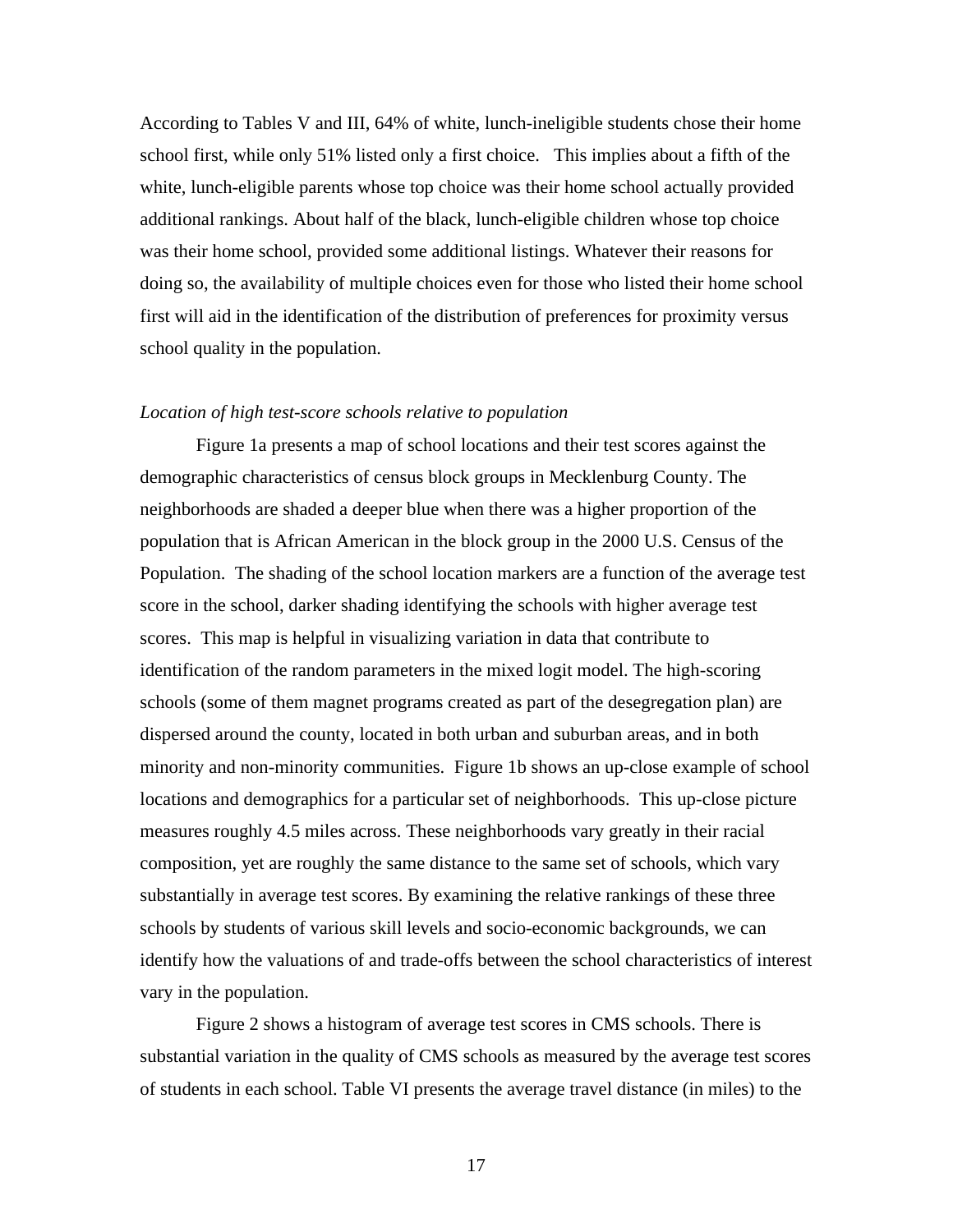nearest  $75<sup>th</sup>$  percentile school program by their eligibility for the federal Free and Reduced Price Lunch program ("lunch" identifies those were eligible for that program and "no-lunch" describes those who were not eligible). On average, students in all four categories have the same approximate travel distance to get to the nearest such highscoring school. Such variation will help us identify preferences for school proximity and school quality across the socio-economic groups of interest.

Figure 3 shows the distribution of baseline test scores of students in CMS in Spring 2002 by race and lunch-recipient status. The histogram standardized test score by the mean and standard deviation in the district for students in each grade. Hence, a value of zero implies students who scored the average relative to all other students in their grade in the district. Based on the histograms, not only is CMS a racially and economically divers district, but within each category, there is substantial variation in student ability as measured by performance on standardized tests. While the mean of the distribution for white, non-lunch-recipient students is the highest of all four categories, there is a substantial fraction of underperforming students in this category, and there is a substantial density of high-performing students each of the other 3 categories. It is also true that within-school variation in performance is greater than across school variation in performance. This variation in student level-baseline achievement with and across schools, within and across socio-economic groups, will help identify the degree to which preferences for school quality vary with own academic ability.

## **V. Results**

The specifications were estimated separately by race (white vs. non-white) and by free lunch eligibility (lunch vs. no-lunch). To keep the estimation tractable, we focused on a subset of five school characteristics and their interactions with student characteristics. The five school characteristics and their interactions with student characteristics were focused on because of the importance of the implications of these parameters for competition on quality in the context of the school choice debate. The specification includes distance from the student's residence to the school (measured in miles), school mean test score (from the Spring 2003 testing, measured in percentiles on the statewide exam), a standardized measure of a student's test score in their school the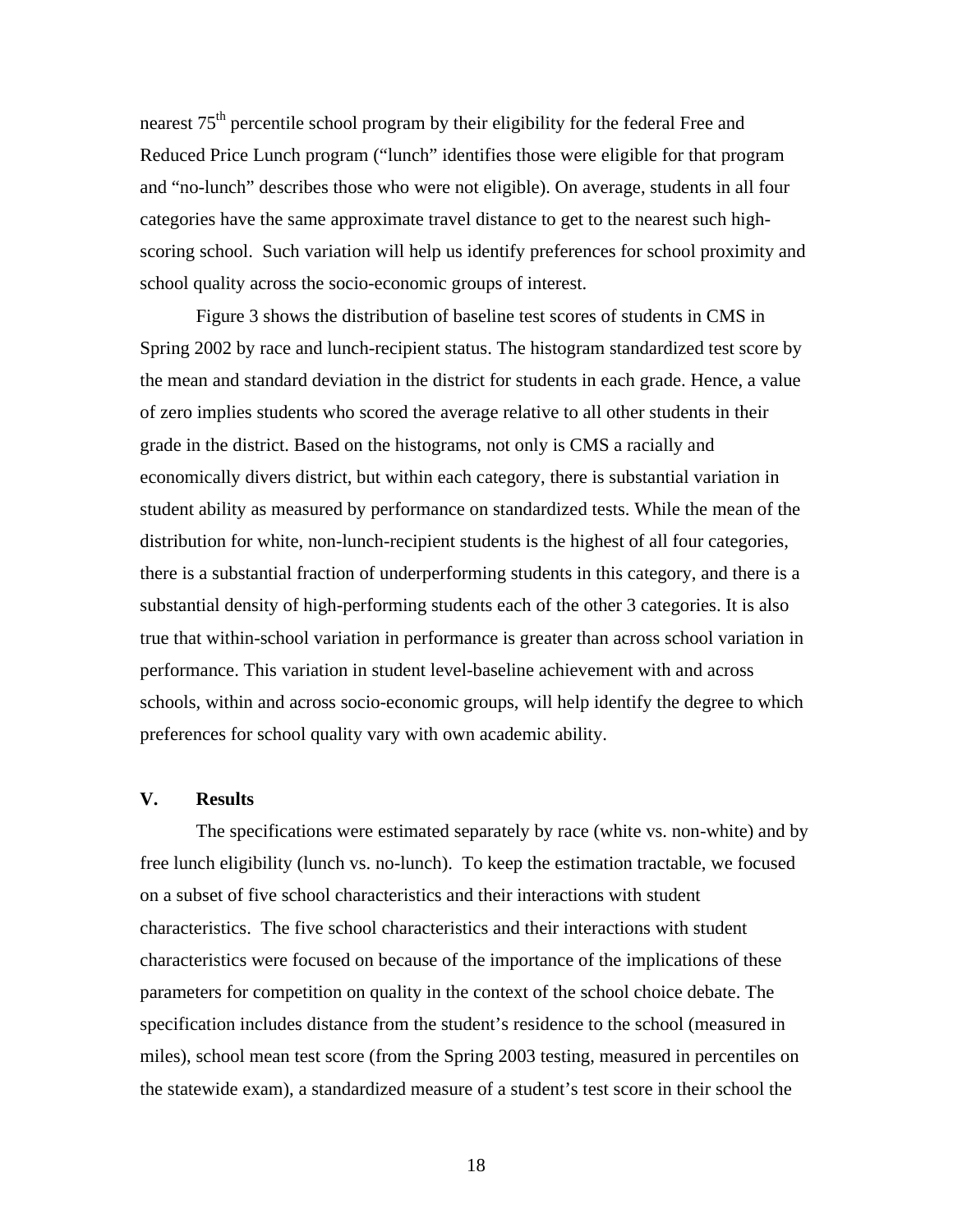prior year (with a mean of zero and a standard deviation of one, the score reflects a student's ranking in their school in the previous year when ordered by standardized tests), the actual percent black in the school in Spring 2003 (with categories of 10-30 percent black, 30-60 percent black, >60 percent black and a left-out category of less than 10 percent black), and the median household income in the student's neighborhood for the student's race(measured in \$1000's, using their census block group in 2000, and demeaned with the countywide median of \$51,000). The means and standard deviations of these variables are reported in Table VII.

The mixed logit parameter estimates are reported in Table VIII. All of the point estimates were statistically different from zero at the 1 percent level. To preserve space, the estimated standard errors are reported in Appendix Table I.

#### *Travel Distance*

Given strong priors that the coefficient on distance would be non-positive, we imposed a lognormal distribution on the preference coefficient for distance: **<sub>***dis* **tan** *ce* **= −**  $\exp(a)$ **, where**  $\alpha$  **was assumed to be normally distributed. The coefficient**</sub> on distance was the only coefficient for which we felt comfortable imposing an assumption regarding sign. For white, free lunch ineligible students, we estimated  $\alpha$  to have a mean of -.751 and a standard deviation of .527 for white, free lunch-ineligible students. This implied that  $\mathbf{b}_{\text{dis tan ce}}$  had a mean of -.542 ( $(-\exp(\mathbf{m_a + \frac{s^2}{2}}))$  $a + \frac{3a}{4}$  $-\exp(\mathbf{m}_{\mathbf{a}} + \mathbf{S}_{\mathbf{a}}^2)$ ) and a standard deviation of .307.

The results in Table Y suggest that all groups heavily weight travel distance in choosing schools. The ratio of the coefficient on distance to that on school test score was 9.8 and 6.2 for white and non-white free lunch-ineligible students with average baseline own-test scores and average income levels respectively. In other words, among the free lunch-ineligible students, parents of students with average performance on standardized test scores and average neighborhood income levels were willing trade-off 6 to 10 percentile points of school mean test scores for each mile of distance. The range of the school test score variable ran from 30 to 97 percentile points. In other words, a 6.8 mile difference in distance (67/9.8) would be enough to force the mean white, lunch ineligible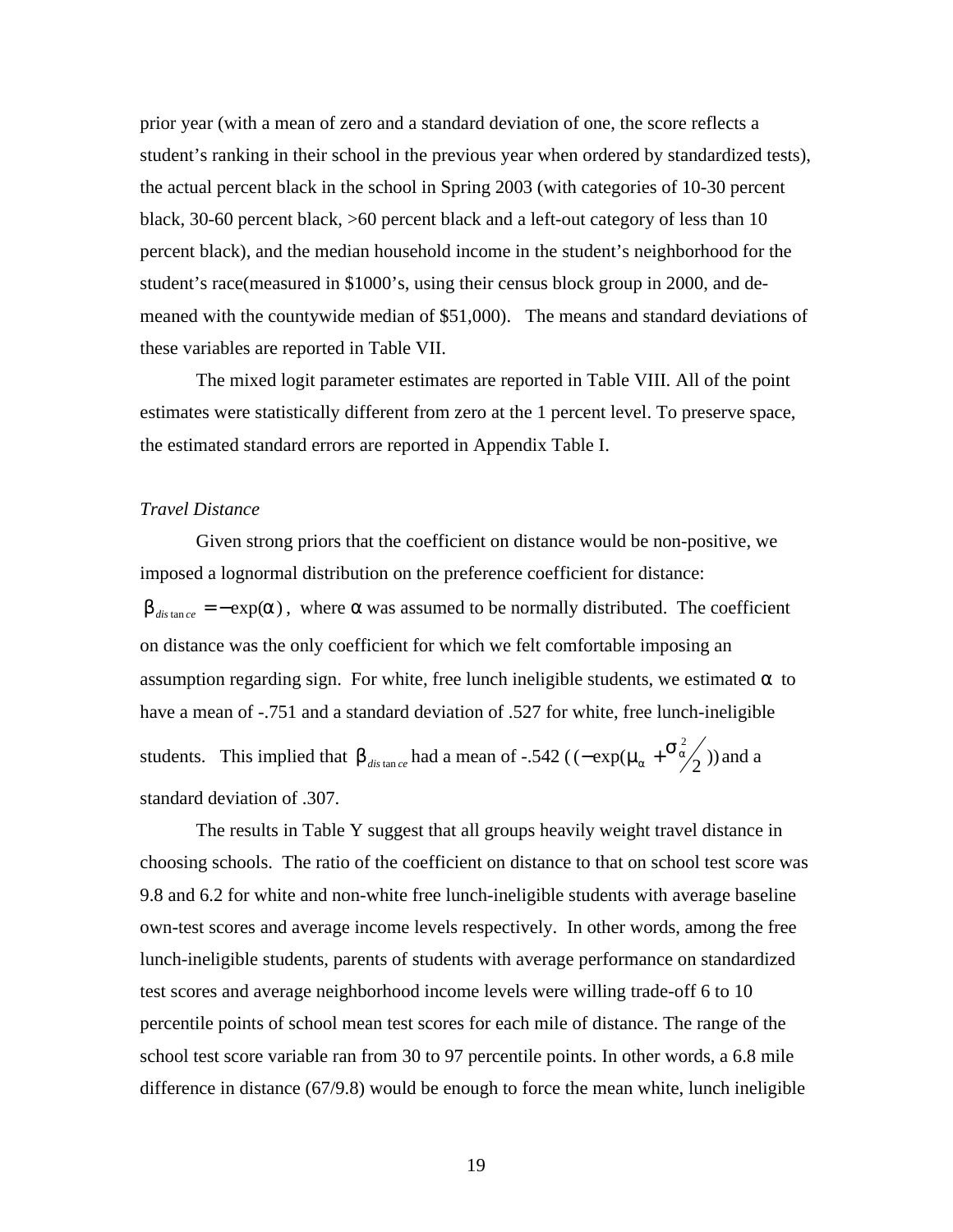parent to switch from the highest scoring to the lowest scoring school in the district. Non-white lunch-ineligible parents would require a slightly larger difference in distance, 10.8 miles, to make that switch (67/6.2).

Among lower-income free lunch-eligible students, the willingness to trade-off school performance for distance was even greater. Among the free lunch-eligible, white parents of children with average standardized test scores were willing to trade-off 27 points of mean school test score for every mile of distance (implying that they would be willing to switch from the highest-scoring to the lowest-scoring school for a 2.5 mile difference in distance); while non-white parents of children with average standardized test scores were willing to trade off 15 points per mile of distance.

#### *School Test Scores*

 $\overline{a}$ 

In estimating the effect of school test score on parental preferences, we included interactions between school score and the standardized value of one's test score within one's school during the prior school year. We also include an interaction between neighborhood income (income in the census block group measured in \$1,000's and demeaned by the countywide average of \$51,000) and school score. $8$ 

The coefficient on the interaction between the standardized value of one's own test score and the school mean test score is positive - implying that those with higher test scores relative to their baseline peer group valued a school's mean test score more.<sup>9</sup> Among white, free lunch-ineligible students, being two standard deviations above the mean in one's school in the prior year meant that one valued school mean test scores about 20 percent more than those scoring at the mean of their school last year (2\*.0056/.0552). Among black, free lunch-ineligible students, being two standard deviations above the mean implied that one valued school mean test scores about 27 percent more than those scoring at the mean of their school last year (2\*.0082/.0611). Among white and black free lunch-eligible students, the interaction mattered even more:

<sup>&</sup>lt;sup>8</sup> Since both income and the standardized value of own score are "de-meaned", the coefficient on the main effect of school score measures the value of school test score when both neighborhood income and standardized own score are at their respective means (equal to zero).

<sup>&</sup>lt;sup>9</sup> To some unknown extent, it may also be capturing the fact that those who ranked well within their school in the prior year valued school test scores more. In future versions, we will be trying to distinguish between these two effects.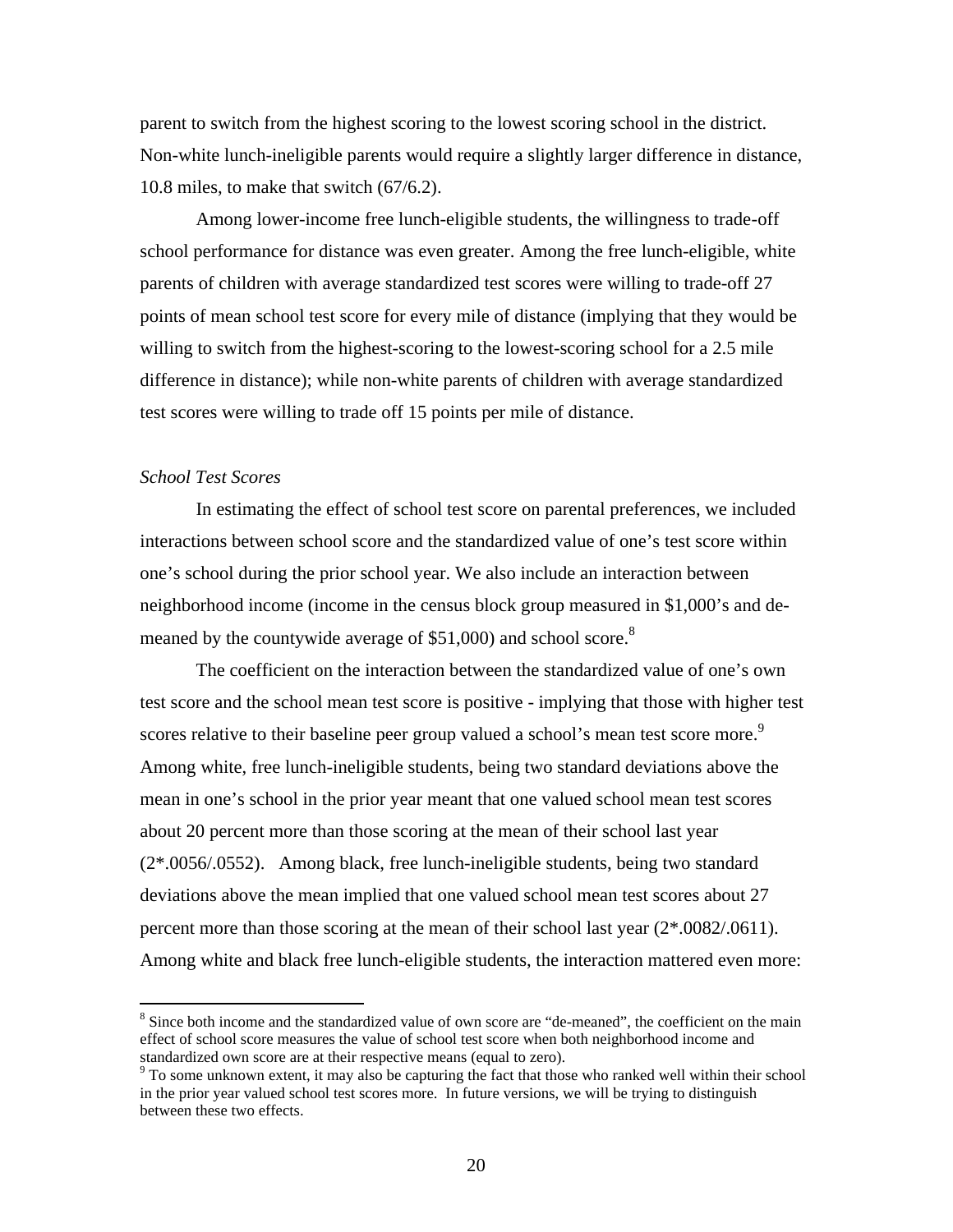being two standard deviations above the mean increased the value of attending highscoring school by 55 percent  $(2*.0053/.019)$  and 44 percent  $(2*.006/.027)$  respectively.<sup>10</sup>

Higher neighborhood income was strongly associated with higher valuations of school mean test scores. Among white, free lunch-ineligible parents, those in neighborhoods with a median income of \$151,000 (\$100,000 above the mean in the county) valued a school mean test score 268 percent more (a 168 percentage point increase) than those in neighborhoods with a median income of \$51,000  $(1+100*.000929/.0552)$ . Among black, free lunch-ineligible parents, a \$100,000 difference in median neighborhood income was associated with a 106 percentage point increase in the valuation of school test scores (100\*.000648/.061). In addition, recall that the coefficient on school mean test score was considerably lower for the students who were free lunch eligible than for those who were free lunch ineligible. The difference in the mean coefficient in the two specifications for whites (.019 versus .055) is equivalent to the difference associated with a \$38,000 increase in family income among free lunchineligible.

To summarize the importance of own baseline academic achievement and income on the value of a school's test scores relative to the value of proximity consider the comparison between a student with the average baseline test score and average neighborhood income level. For white and black free-lunch ineligible students with average own-test scores and average neighborhood income, the ratio of disutility of distance to preference for school test scores is 9.8 and 6.2 respectively. The ratios fall to 4.8 and 3.4 respectively for white and black students with baseline scores that are 2 standard deviations above the mean and who live in neighborhoods where the median income is \$50,000 above the mean. We can think of this as increasing the geographic radius of schools that compete with each other on quality for students with highachievement levels in their own baseline scores and higher-than-average neighborhood income levels.

 $10$  Although the estimate of the mean coefficient on the interaction term was similar across lunch status, the main coefficient on test scores was considerably smaller for low-income, free lunch-eligible students.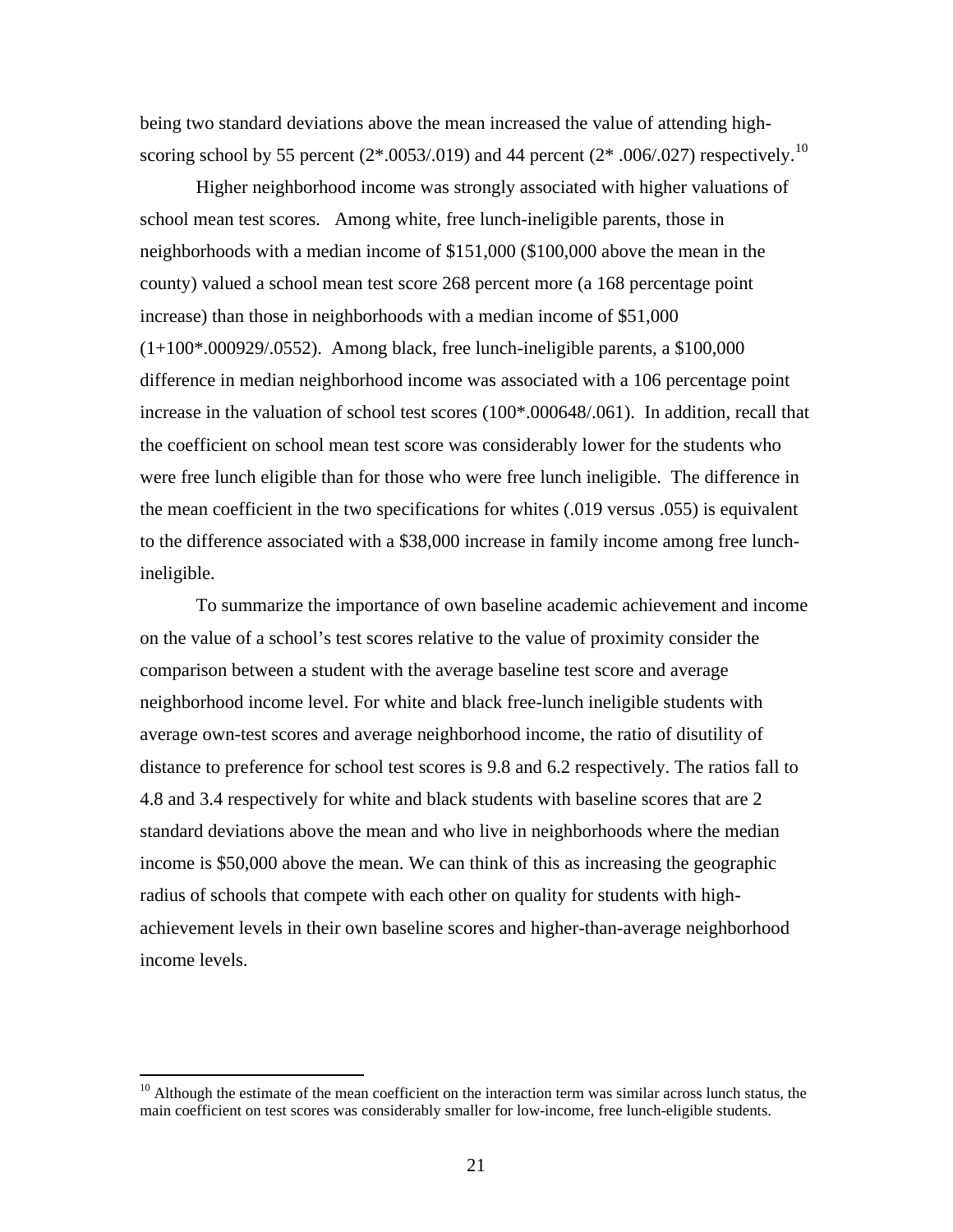#### *Racial Composition*

Among those who were free lunch eligible as well as among those who were ineligible for the free lunch program, there were relatively modest racial differences in the coefficients on distance and school mean test score. However, there were large differences between the races in the valuation of racial composition at the school of choice. The excluded category in these specifications is schools that were less than 10 percent African American. Therefore, a positive coefficient on the indicator for schools that were 10 to 30 percent black for white free lunch ineligible students implies that they actually preferred racially integrated schools to schools with similar test scores that were 0 to 9 percent black. Indeed, for white free lunch ineligible students, the optimum racial composition was 10 to 30 percent African American. (Among white free lunchineligible parents, the only category less preferred than 0 to 9 percent white schools were schools that were more than 60 percent black.) African American parents also preferred to attend racially integrated schools. However, they preferred to attend schools that were more than 30 percent black. (There was a small difference in the mean parameter estimate between schools that were 30 to 60 percent black and more than 60 percent black.)

These results are quite consistent with an earlier literature highlighting racial differences in stated preferences regarding the racial composition of neighborhoods. That literature (well surveyed in Armor (1995)) reported that both whites and blacks preferred to live in integrated neighborhoods. However, blacks and whites disagreed on the optimal amount of integration—whites preferring neighborhoods that were 10 to 30 percent black and blacks preferring neighborhoods that were roughly 50 percent black. A number of authors (e.g. Farley et. al. (1978) and Schelling (1971)) have speculated about the implications of these preferences for equilibrium levels of integration. Even though both blacks and whites prefer integration, the equilibrium outcome may yield more segregated schools than either would prefer, given the differences in preferences.

While the focus of this current paper is on preferences for school quality rather than preferences for racial composition, failing to account for racial differences in preferences regarding school racial composition can lead to misleading inferences regarding preferences for school quality. For instance, if one were to leave out racial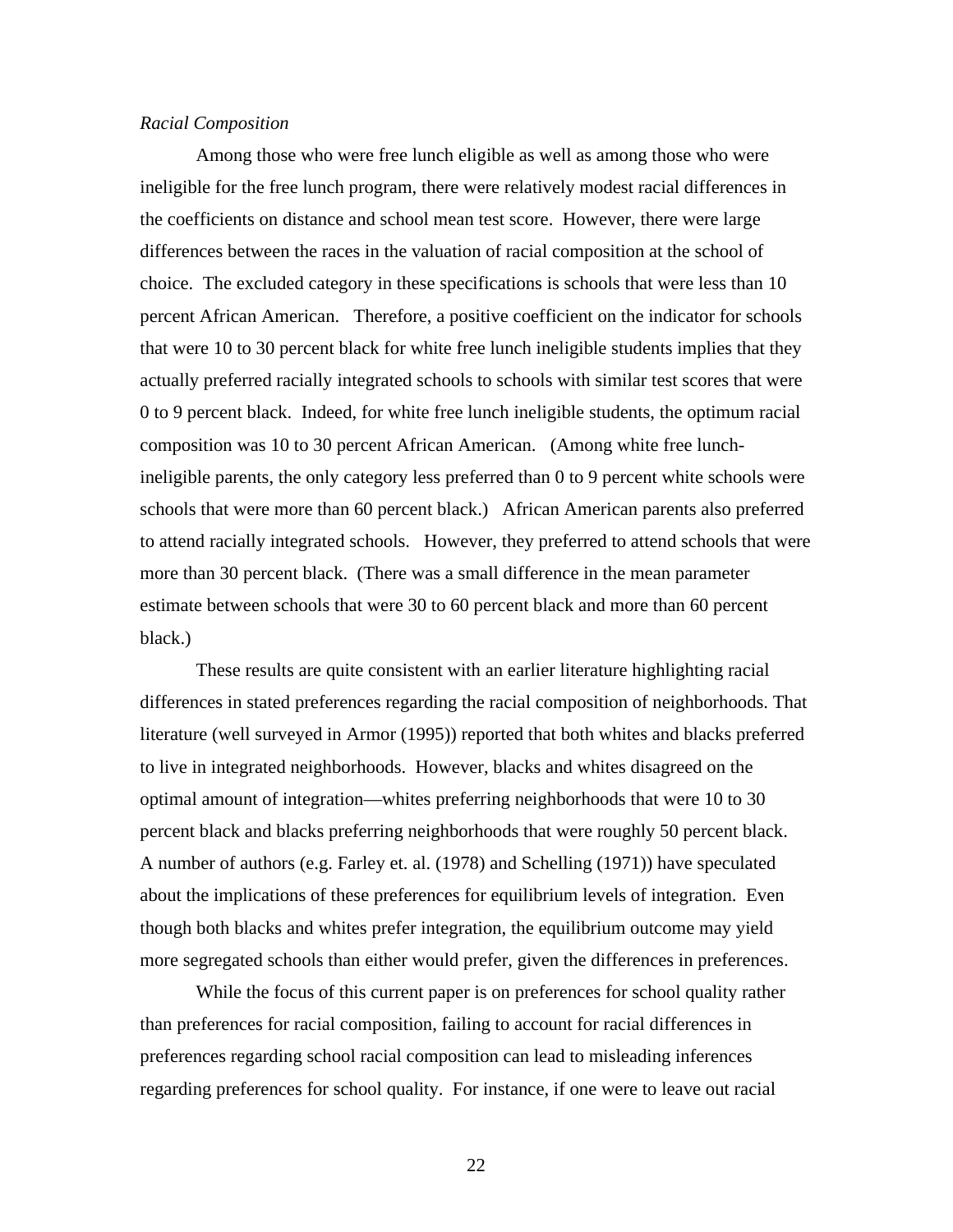composition of the school, blacks and whites appear to have very different preferences regarding the mean test score of the school. Figure 4 plots average school test score versus percent black in the school. Because school test score is positively correlated with the percent black in the school (with a correlation coefficient of approximately .65), failing to deal with explicit racial preferences leads us to overstate whites' valuation of school scores (since they prefer schools with below-average black enrollments) and understate black student valuation of school scores (since they prefer schools with aboveaverage black enrollment). As we noted above, holding school racial composition constant, whites and blacks attach similar weights to school scores on the margin. However, failing to account for school racial composition would have led to the false conclusion that whites care much more about school scores than black students.

## **VI. Simulations**

In the discussion of the results above, we focused primarily on the mean weight attached to various school attributes. However, the aggregate response to any policy change will depend not only on the mean parameter estimate, but also on the variance or distribution of that parameter in the population. As noted in the introduction, a key issue in the policy debate over school choice is the elasticity of demand with respect to school test scores. In order to shed some light on this question, we took each school individually, added 10 percentile points to its mean school score holding all else equal, and simulated the change in the number of students listing that school as a first choice.

Figure 5 plots the change in number of students listing a school as a first choice by the school's original average score (each point in the figure is the result of a simulation for a different school). The demand response is quite different for schools that were originally high and low-scoring. The upward sloping relationship implies that the demand response is greatest among schools that were already high scoring. This result reflects the parameter estimates in the mixed logit model. More affluent parents of higher-scoring kids value average test scores highly, and are willing to drive their child to higher average score schools. These parents are both i) likely to only consider high scoring schools for their children, and ii) would be willing to drive further in response to an increase in score at another high scoring school. These results imply that the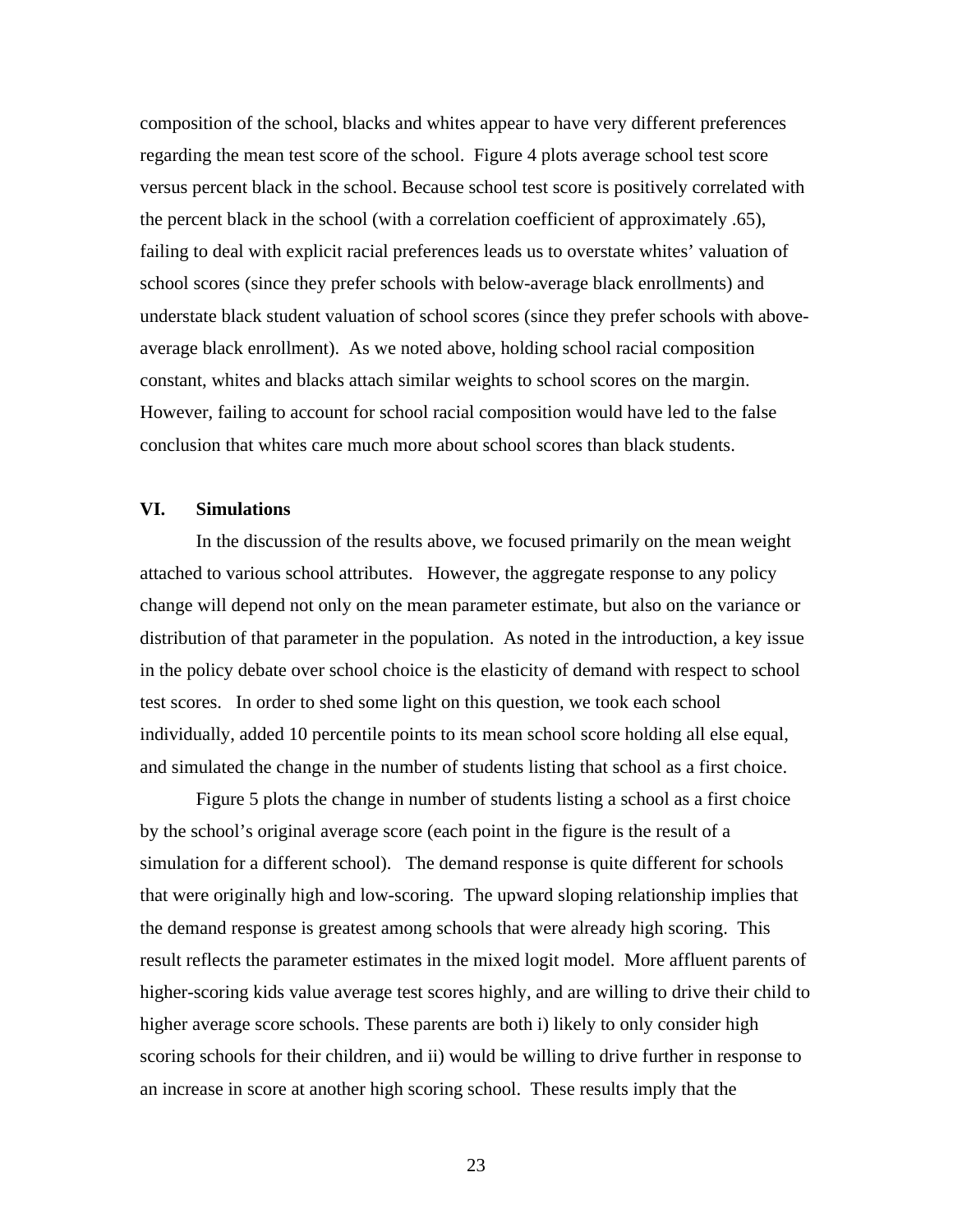incentives to focus on student performance are larger for higher performing schools, since, schools above a critical performance level compete intensely on quality for the quality-elastic segment of the population.

Figures 6 and 7 plot differences in mean characteristics between the marginal students (those who are drawn in by the 10 percentile point test score rise) and students who previously enrolled in each school. The incentive for any school to improve its performance would be dampened if, in doing so, they were swamped by lowerperforming and or lower-income students, who would bring down mean performance and potentially be more costly to educate. Figure 6 graph reports differences between marginal and average students in the percentage eligible for the free lunch program; Figure 7 reports differences in mean test scores. The points above the 45° degree line in the Figure 6 indicate schools where a higher proportion of the marginal students qualified for the free lunch program than the average student. It is evident in graph that the marginal students had lower free lunch eligibility rates than the students already enrolled. In other words, the marginal students were more affluent, not less affluent that the students already enrolled in most schools. Figure 7 reports differences in mean test score between the marginal student and the average student previously enrolled in the school. The fact that most points were above the  $45^{\circ}$  line implies that the marginal students, on average, were higher performing than the students already enrolled.

The implications of these simulations are very interesting for school choice policy design. On one hand, they suggest that the absolute enrollment responses to improvements in performance are small at schools that start out low-performing. The enrollment responses are much larger at schools that start out higher performing suggesting that market forces may lean toward greater vertical separation on test scores. In the extreme, this pattern would lead to a two tiered system, with the best schools competing heavily on the academic dimension for geographically dispersed students who highly value academic quality, while low scoring schools faced little incentives to improve scores – acting as local monopolists over students in their neighborhood whose parents' preferences over distance and school scores make them highly inelastic on school quality. On the other hand, the marginal students who are brought in when a lowscoring school improves tend to have much higher baseline performance than the students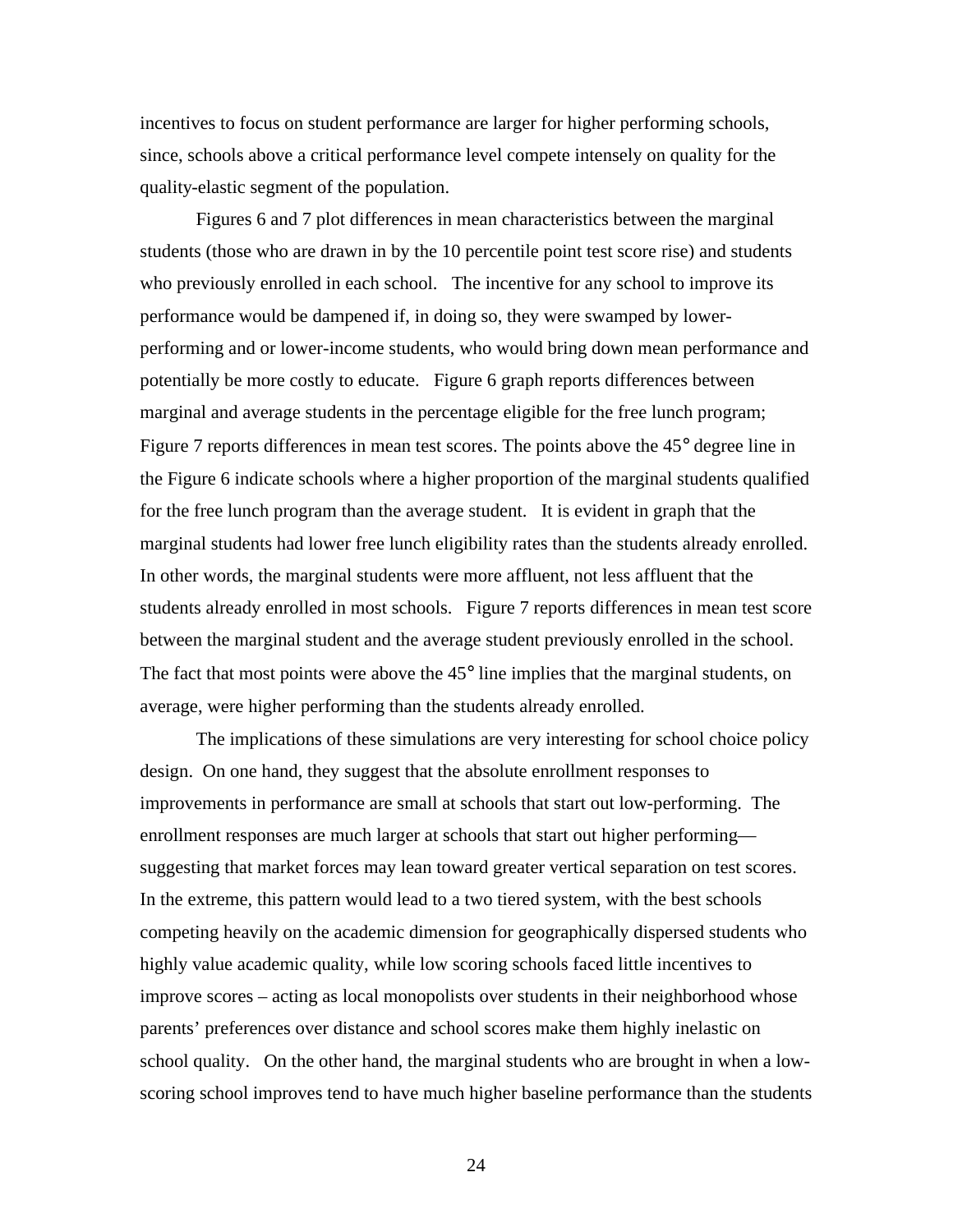already enrolled. The net effect on the incentives for teachers and principals at these schools to improve their performance will depend on the financing scheme - how much additional funding per student they receive perhaps as a function of student quality- as well as the intangible rewards that come from drawing higher scoring students to one's school.

#### **VII. Conclusion**

This paper uses student-level data from a school choice program in Mecklenburg County, North Carolina to estimate a mixed logit model of demand for schools. The mixed logit demand model allows us to estimate the heterogeneity of preferences in the population, which is important for estimating substitution patterns and demand elasticities in response to changes in school characteristics. The results in this paper are still tentative, and the school characteristics we have considered to this point are far from an exhaustive list. The substantive findings should be treated as preliminary. Nevertheless, the resulting estimates illustrate some interesting features of the demand facing public schools in a choice environment.

Our preliminary results indicate that i) parents value proximity highly, ii) the preference attached to a school's mean test score is substantially lower for low-income students (those eligible for Free or Reduced Price Lunch or living in a low income neighborhood), and iii) preferences for school test scores increase significantly with the student's own academic ability. We also find considerable heterogeneity in preferences across individuals even after controlling for income and ability. In addition, we find that, African Americans and whites have very similar preferences over school test scores and distance conditional on family income and the student's baseline test score, once we control for preferences over racial composition of schools (which differ significantly by race).

Given our demand estimates, we simulate the elasticity of demand for each school with respect to mean test scores in the school. We find that demand at high-performing schools is more responsive to increases in mean test scores than demand at lowperforming schools. This result is generated from the fact that students who value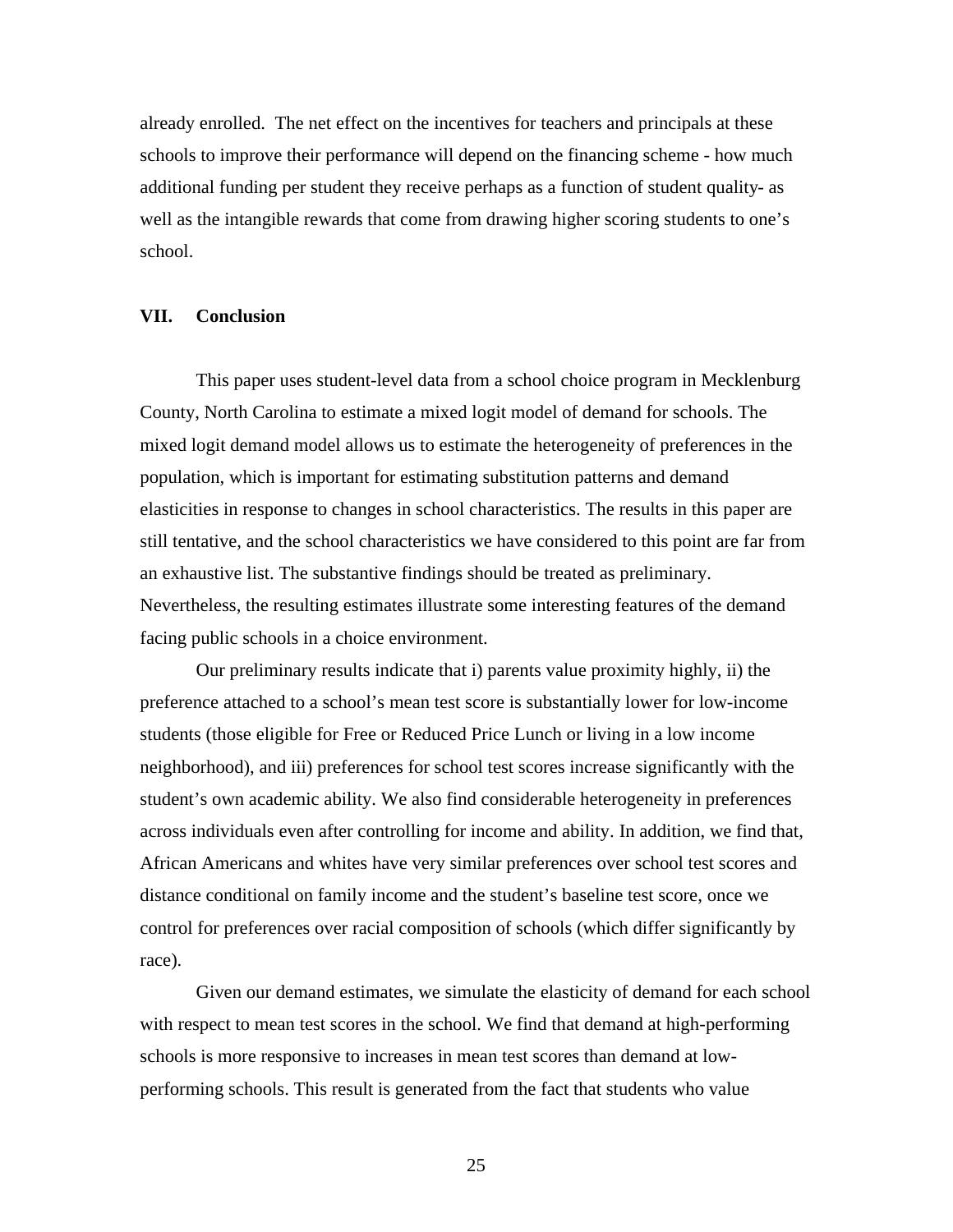academic achievement choose high-test-score schools, and are much more willing to switch schools in response to an increase in test scores at another school. Hence, these high-performing schools would have a stronger incentive to compete for these elastic students by raising their academic performance. The less elastic students will remain to be served by the lower-performing schools. The disparate competitive pressure across high and low performing schools may result in a two tiered system. In differentiated product markets, this type of segmentation is a common phenomenon. When a low-price firm (e.g. WalMart) enters the market, it draws price elastic customers from a broad geographic region. Local stores then are left to serve the residual market of very local, price-inelastic customers. Hence their best strategy might be to increase their price to these local inelastic customers, letting WalMart serve the elastic customers from a broader geographic market.

However, our simulation results also show that, while lower-performing schools draw fewer students in response to an increase in average test scores, the students they do draw have higher average academic performance and are less likely to be poor than the school's average student. These simulation results may have interesting implications for school choice policy design. The net effect on the incentives for teachers and principals at these schools to improve their performance will depend on the financing scheme - how much additional funding per student they receive, perhaps as a function of student income or ability - as well as the intangible rewards that come from drawing higher scoring students to one's school.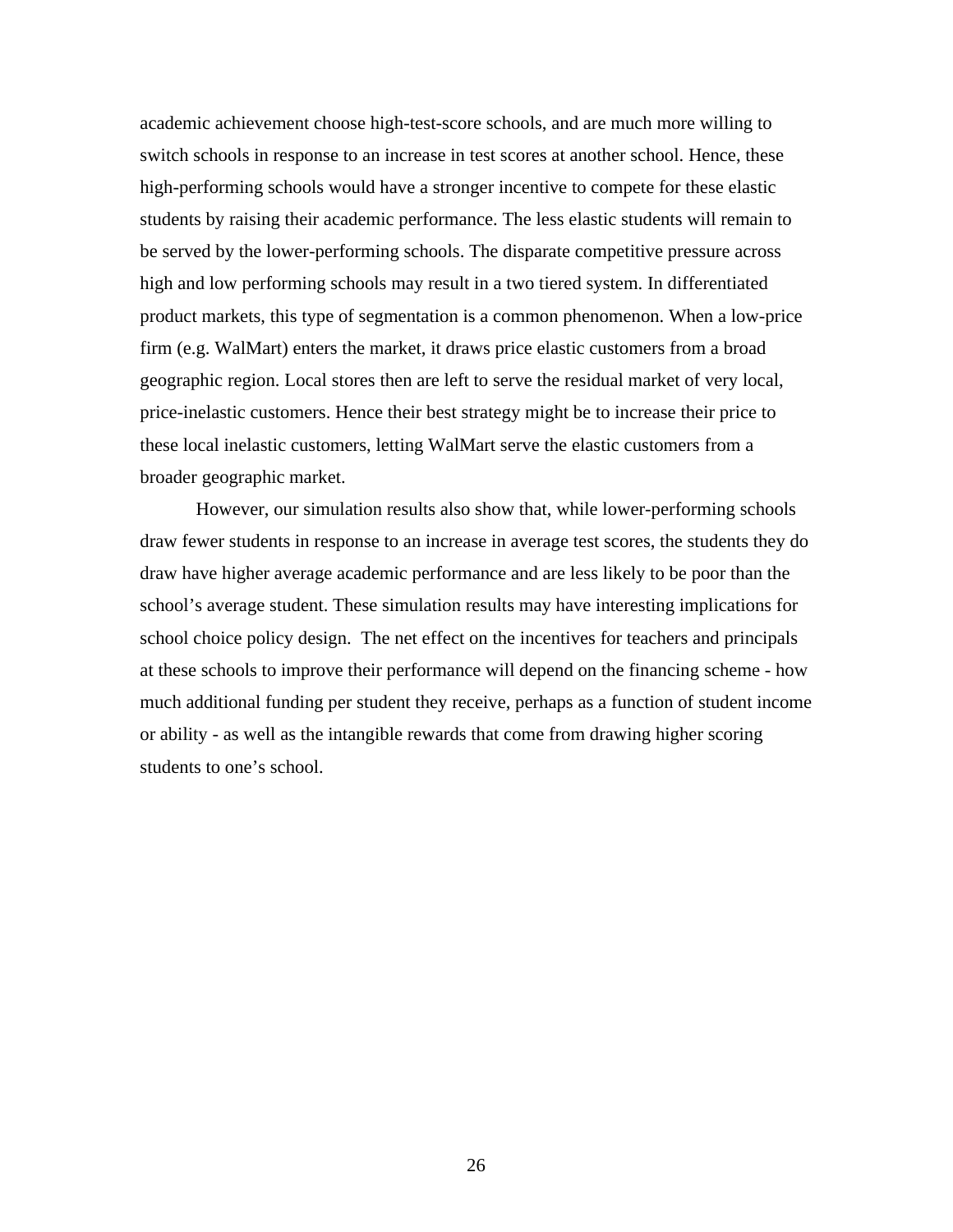## **References:**

- Abdulkadiroglu, Atila and Tayfun Sonmez "School Choice: A Mechanism Design Approach", *American Economic Review,* 93(3):729-747, June 2003.
- Armor, David J. *Forced Justice: School Desegregation and the Law* (Oxford: Oxford University Press, 1995).
- Armor, David J. and Peiser, B.M. "Interdistrict Choice in Massachusetts" in Paul Peterson and Bryan Hassel (eds.) *Learning from School Choice.* (Washington, DC: Brookings Institution Press, 1998).
- Berry, Steven, J. Levinsohn and A. Pakes (2004), "Differentiated Products Demand Systems from a Combination of Micro and Macro Data: The New Vehicle Market," *Journal of Political Economy*, 112(1), 68–104.
- Berry, Steven, J. Levinsohn and A. Pakes (1995), "Automobile Prices in Market Equilibrium," *Econometrica*, 60(4), 889–917.
- Bridge, R. Gary and Julie Blackman *A Study of Alternatives in American Education Vol. IV: Family Choice in Schooling* (Santa Monica, CA: Rand, 1978).
- Carnegie Foundation *School Choice* (Menlo Park, CA: Carnegie Foundation for the Advancement of Teaching, 1992).
- Clotfelter, Charles T. *After Brown: The Rise and Retreat of School Desegregation*  (Princeton, NJ: Princeton University Press, 2004).
- Convey, J.J. "Parental Choice of Catholic schools as a function of religion, race and family income" Paper presented at the annual meeting of the American Educational Research Association, San Francisco, CA, (April, 1986) (ERIC Document Reproducton Service No. ED 269 542) (as cited in Maddaus (1990)).
- Cullen, Julie Berry, Brian A. Jacob and Steven Levitt "The Effect of School Choice on Student Outcomes: Evidence from Randomized Lotteries" *NBER Working Paper No. 10113*, November 2003.
- Dagsvik, John, "Discrete and Continuous Choice, Max-Stable Processes, and Independence from Irrelevant Attributes," *Econometrica*, 62(5):1179-1205, September 1994.
- Dahl, Gordon, "Mobility and the Return to Education: Testing a Roy Model with Multiple Markets," *Econometrica*, 70(6):2367-2420, November 2002.
- Darling-Hammond, Linda and S.N. Kirby *Tuition Tax Deductions and Parent School Choice: A Case Study of Minnesota* (Santa Monica: Rand, December 1985).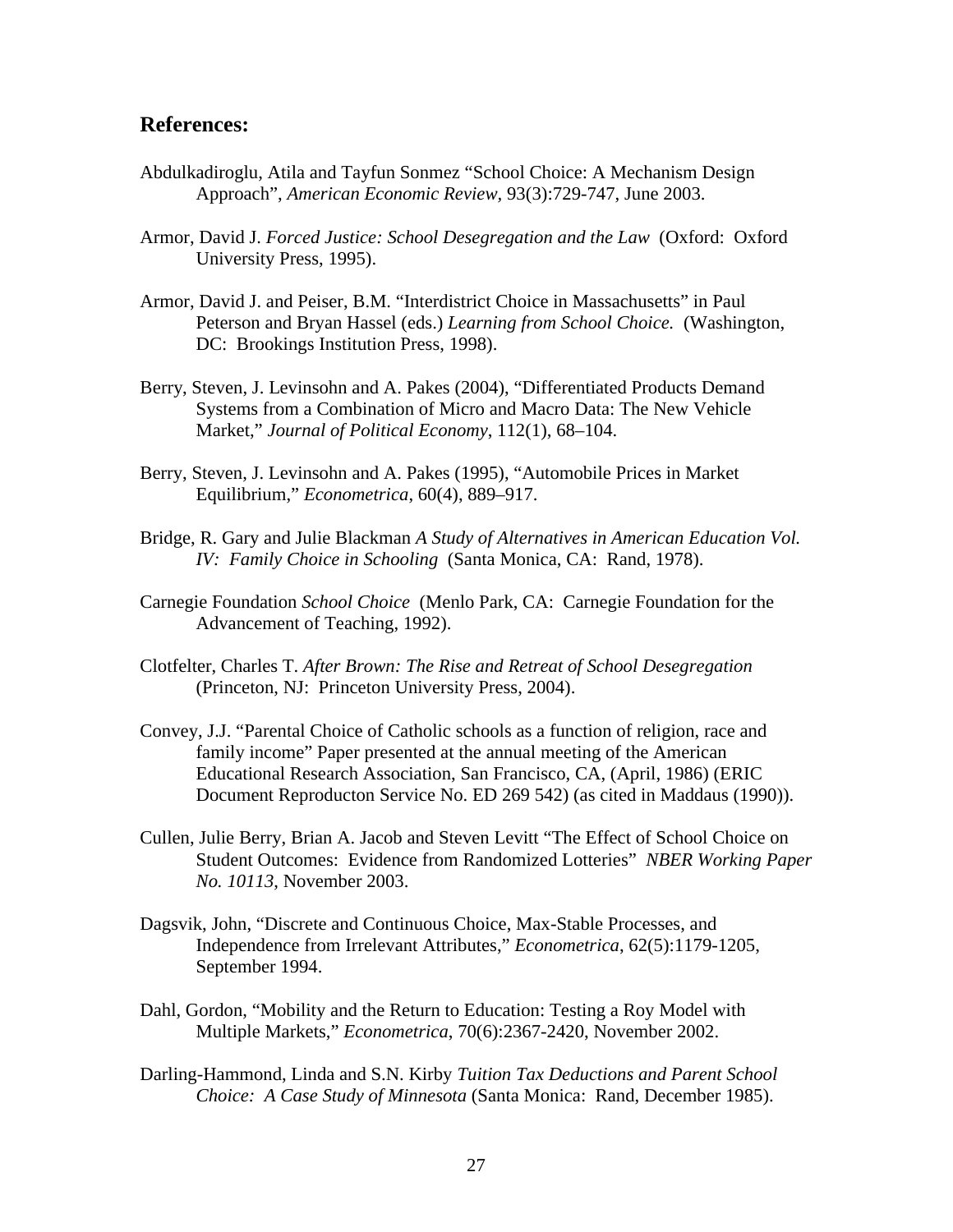- Dubin, J. and D. McFadden, "An Econometric Analysis of Residential Electric Appliance Holdings and Consumption," *Econometrica*, 52:345-362, 1984.
- Farley, Reynolds, H. Schuman, S. Bianchi, D. Colasanto, and S. Hatchett "Chocolate City, Vanilla Suburbs: Will the Trend Toward Racially Separate Communities Continue?" *Social Science Research* (1978) Vol. 7, pp. 319-344.
- Fossey, Richard "Open Enrollment in Massachusetts: Why Families Choose" *Educational Evaluation and Policy Analysis* (1994) Vol. 16, No. 3, pp. 320-334.
- Glazerman, Steven, "Determinants and Consequences of Parental School Choice" Unpublished working paper, University of Chicago, Harris School of Public Policy, (December 21, 1997).
- Goldring, Ellen and P. Bauch "Parental Involvement and school responsiveness: Facilitating the Home-School Connection in Schools of Choice" Educational Evaluation and Policy Analysis, (1995) Vol. 17, pp. 1-22.
- Greene, Jay, William Howell and Paul Peterson "Lessons frm the Cleveland Scholarship Program" in Paul Peterson and Brian Hassel (eds.) Learning from School Choice, (Washington, DC: Brookings Institution, 1998).
- Henig, J. "Choice in Public Schools: An Analysis of Transfer Requests Among Magnet Schools" *Social Science Quarterly* (1990) Vol. 71, No. 1, p. 76.
- Hoxby, Caroline "Does Competition among Public Schools Benefit Students and Taxpayers?" *American Economic Review* (2000) Vol. 90, No. 5, pp. 1209-1238.
- Kleitz, B., G.R. Weiher, K. Tedin, and R. Matland "Choices, Charter Schools and Household Preferences" *Social Science Quarterly* (1998) Vol. 81, No. 3, pp. 846-854.
- Krueger, Alan B. and Pei Zhu "Another Look at the New York City School Voucher Experiment" *National Bureau of Economic Research Working Paper* No. 9418, December 2002.
- Maddaus, John "Parental Choice of School: What Parents Think and Do" *Review of Research in Education*, Vol. 16. (1990), pp. 267-295.
- Manski, Charles F. and David A. Wise *College Choice in America* (Cambridge, MA: Harvard University Press, 1983).
- Mayer, Daniel P., Paul E. Peterson, David E. Myers, Christina Clark Tuttle, and William G. Howell, "School Choice in New York City After Three Years: An Evaluation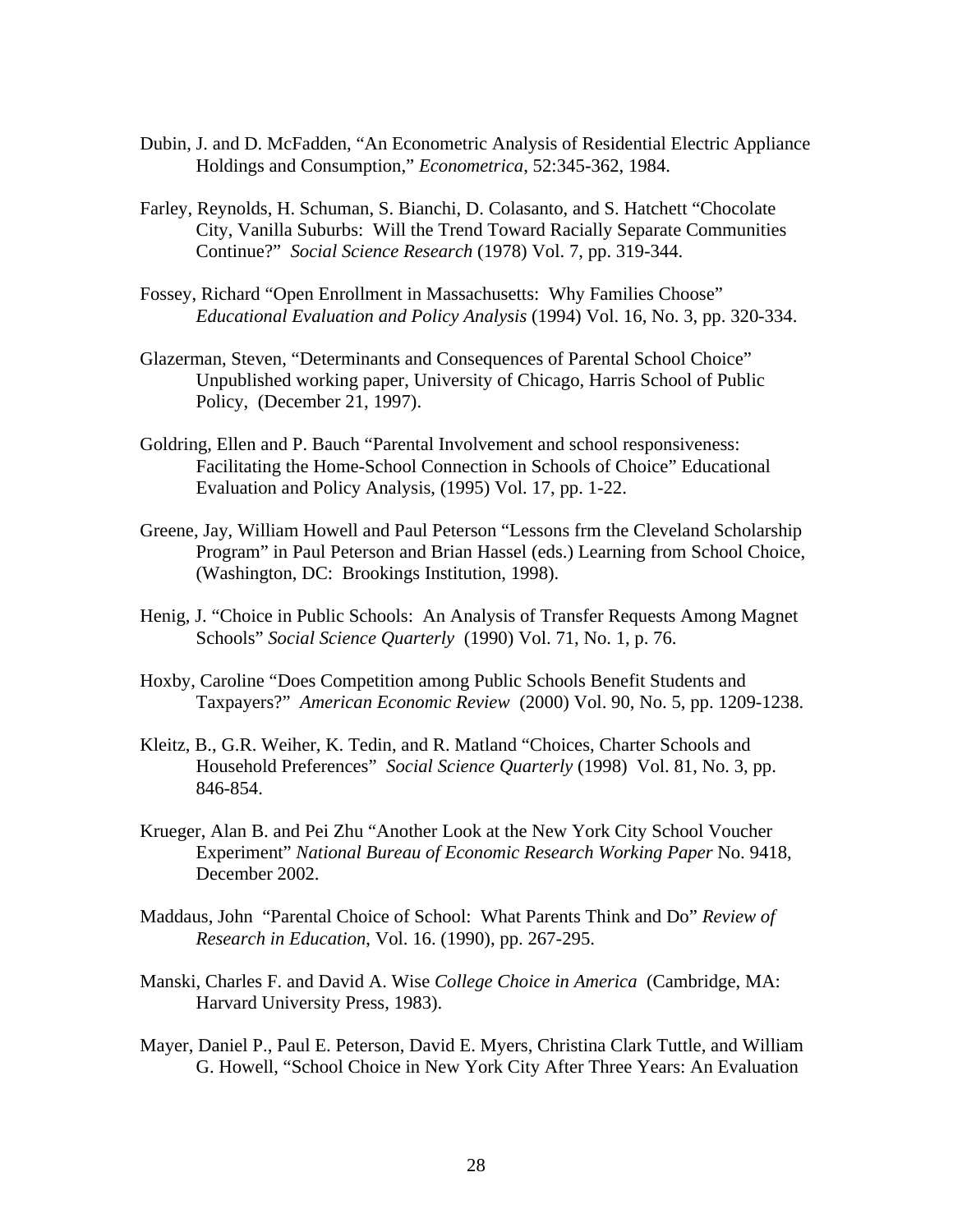of the School Choice Scholarships Program," Washington, DC: Mathematica Policy Research, Inc., 2002.

- McFadden, D. and K. Train (2000). "Mixed Multinomial Logit Models for Discrete Response." *Journal of Applied Econometrics*, 15(5): 447-470.
- Nault, R.L. and S. Uchitelle "School choice in the public sector: A case study of parental decision-making" in M.E. Manley-Casimir (ed.) *Family Choice in Schooling: Issues and Dilemmas* (Lexington, MA: Heath, 1982).
- Nelson, K.O. "Reasons given by Anglo/Hispanic parents/guardians for choosing a Catholic high school in the Southwestern United States" (November, 1988) Dissertation Abstracts International, 49, 1049-A (University Microfilms No. 8814262) (as cited in Maddaus (1990)).
- Schelling, Thomas. "Dynamic Models of Segregation" Journal of Mathematical Sociology (1971) Vol. 1, pp. 143-186.
- Schneider, Mark and Jack Buckley "What Do Parents Want From Schools?: Evidence from the Internet" *Educational Evaluation and Policy Analysis* (2002) Vol. 24, No. 2., pp. 133-144.
- Schneider, M., M. Marschall, P. Teske and C. Roch "School Choice and Culture Wars in the Classroom: What Different Parents Seek from Education" *Social Science Quarterly* (1998) Vol 79, No. 3, pp. 489-501.
- Train, Kenneth E. Discrete Choice Methods with Simulation. Cambridge University Press (2003).
- Van Dunk, Emily and Anneliese Dickman, "School Choice and Accountability: An Examination of Informed Consumers in Different Choice Programs" *Urban Affairs Review* (2002) Vol. 37, No. 6, pp. 844-856.
- Vanourek, G., B.V. Manno, and C.E. Finn, "Charter Schools as Seen by Students, Teachers and Parents" in Paul Peterson and Bryan Hassel (eds.) *Learning from School Choice.* (Washington, DC: Brookings Institution Press, 1998).
- Weiher, Gregory .R. and Kent L. Tedin, "Does Choice Lead to Racially Distinctive Schools? Charter Schools and Household Preferences" *Journal of Policy Analysis and Management* (2002) Vol. 21, No. 1, pp. 79-92.
- Williams, M.F., K.S. Hancher and A. Hutner *Parents and School Choice: A Household Survey* (Washington DC: U.S. Department of Education, 1983).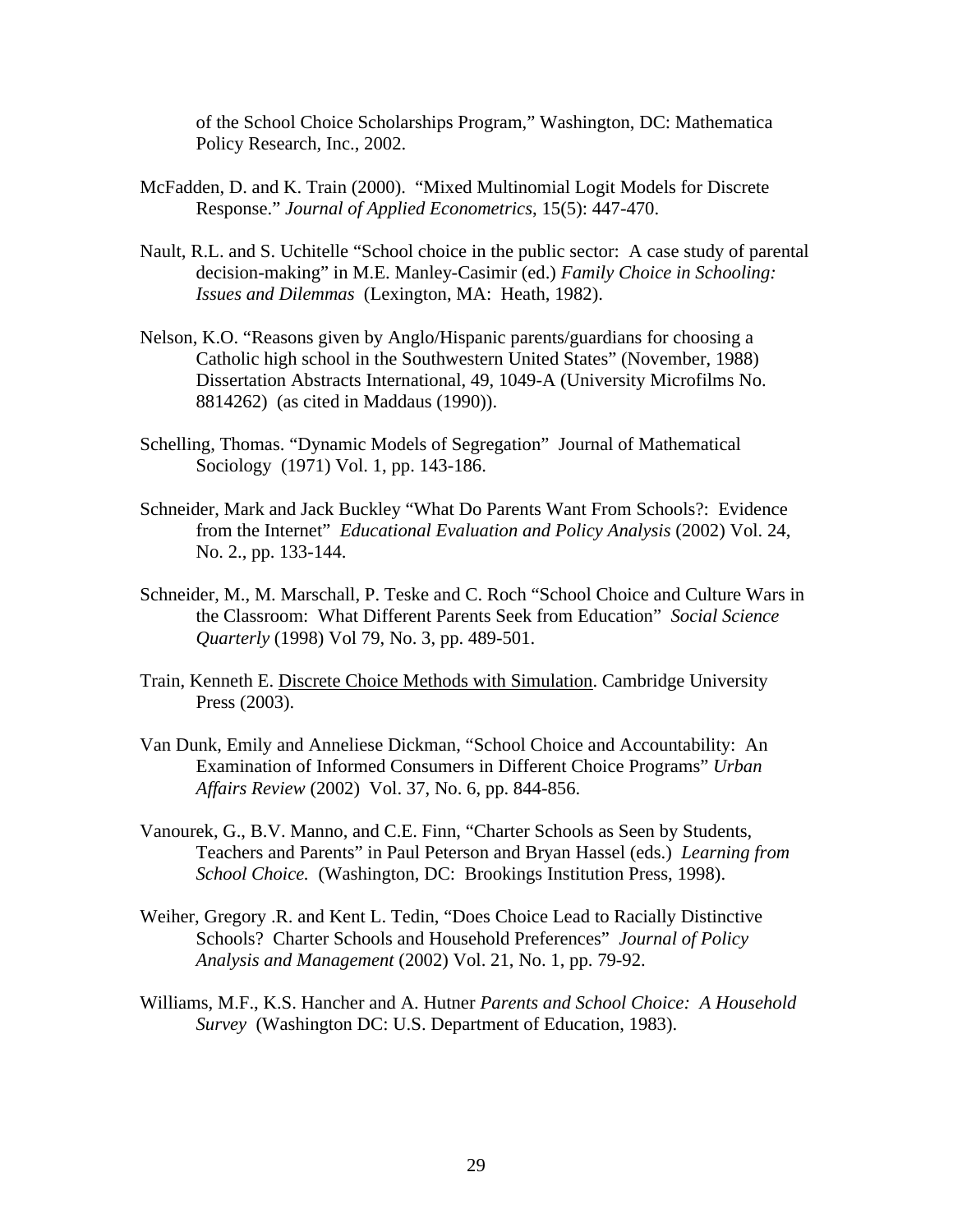|              | <b>Ethnic Group</b> |              |          |         |         |                     |
|--------------|---------------------|--------------|----------|---------|---------|---------------------|
|              | Percent             | Percent      | Percent  | Percent | Percent | <b>Total Number</b> |
| Grade        | White               | <b>Black</b> | Hispanic | Asian   | Other   | <b>Students</b>     |
| Pre-School   | 14.45               | 59.64        | 15.05    | 4.69    | 6.17    | 3,793               |
| Kindergarten | 42.42               | 39.79        | 10.34    | 4.31    | 3.14    | 8,489               |
| First        | 42.59               | 40.63        | 10.01    | 3.99    | 2.77    | 8,648               |
| Second       | 43.21               | 41.01        | 8.82     | 4.25    | 2.70    | 8,658               |
| Third        | 42.19               | 43.65        | 7.99     | 3.93    | 2.22    | 8,769               |
| Fourth       | 42.57               | 44.20        | 7.25     | 4.07    | 1.92    | 8,819               |
| Fifth        | 41.39               | 45.44        | 7.90     | 3.94    | 1.33    | 8,872               |
| Sixth        | 42.64               | 45.67        | 6.40     | 4.18    | 1.11    | 8,542               |
| Seventh      | 42.87               | 45.18        | 6.38     | 4.57    | 1.00    | 8,447               |
| Eighth       | 43.44               | 44.85        | 6.17     | 4.40    | 1.15    | 8,188               |
| <b>Ninth</b> | 43.61               | 45.81        | 5.48     | 4.30    | 0.79    | 8,952               |
| Tenth        | 49.48               | 39.81        | 4.85     | 4.88    | 0.98    | 7,136               |
| Eleventh     | 55.63               | 34.24        | 4.39     | 5.16    | 0.58    | 5,330               |
| Twelfth      | 53.35               | 37.62        | 3.37     | 5.15    | 0.51    | 5,516               |
| Total        | 43.33               | 43.17        | 7.37     | 4.35    | 1.79    | 108,159             |

**Table I: Percent of Student Population by Ethnic Group and Grade**

**Table II: Free and Reduced Lunch Status by Ethnic Group**

|                     |              | <b>Ethnicity</b> |          |       |       |                                        |  |
|---------------------|--------------|------------------|----------|-------|-------|----------------------------------------|--|
| <b>Lunch Status</b> | <b>Black</b> | Asian            | Hispanic | White | Other | <b>Total Number</b><br><b>Students</b> |  |
| None                | 37.47        | 63.6             | 29.08    | 90.5  | 54.61 | 66,270                                 |  |
| Free or Reduced     | 62.53        | 36.4             | 70.92    | 9.5   | 45.39 | 41,889                                 |  |
| Total               |              |                  |          |       |       | 108,159                                |  |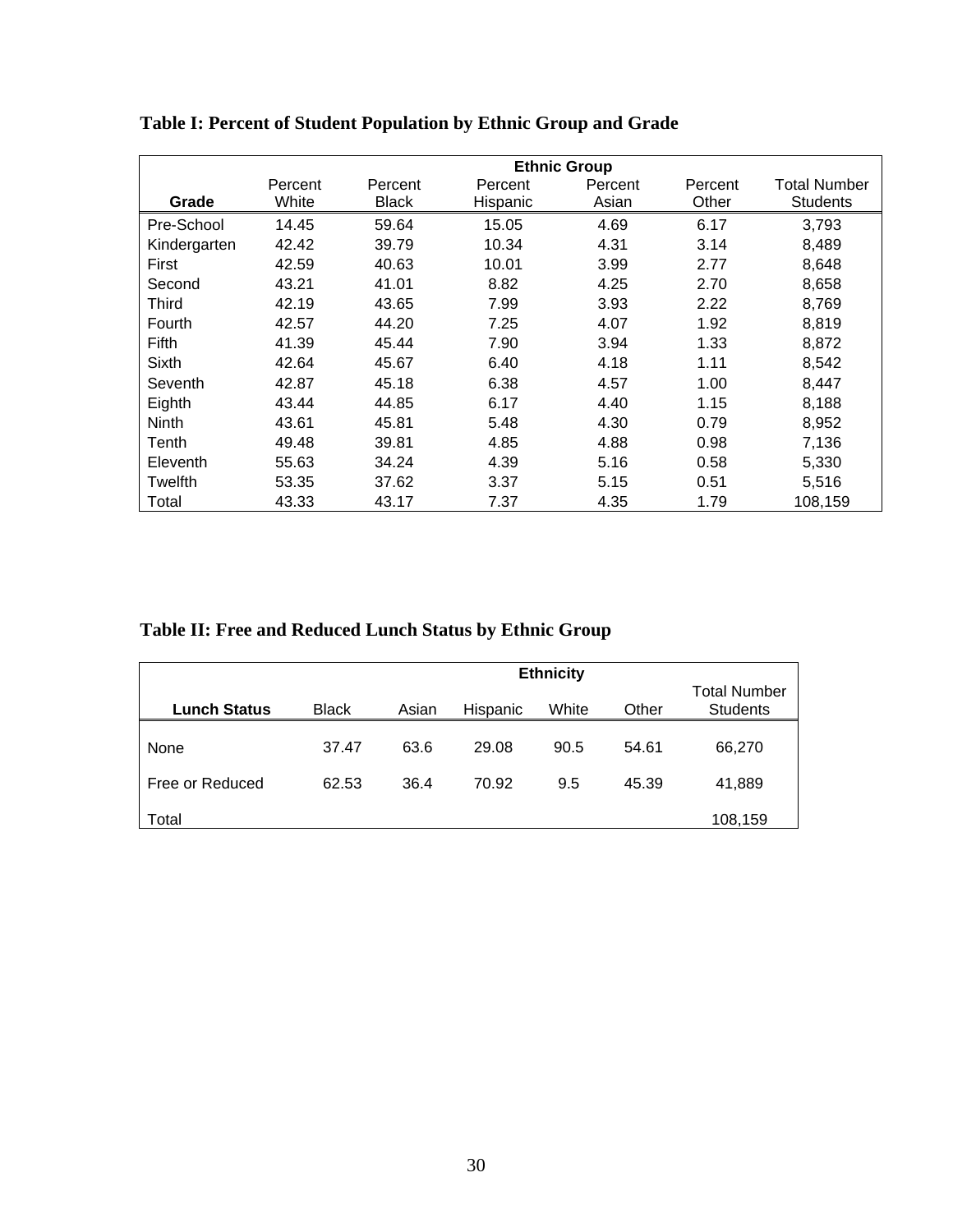|                  |              | 1 <sup>st</sup> Choice Only | 1 <sup>st</sup> and 2 <sup>nd</sup> Choice Only | <b>All Three Choices</b> |
|------------------|--------------|-----------------------------|-------------------------------------------------|--------------------------|
| White            | No-<br>Lunch | 0.5123                      | 0.1985                                          | 0.2892                   |
|                  | Lunch        | 0.3311                      | 0.2057                                          | 0.4631                   |
| <b>Non-White</b> | No-<br>Lunch | 0.2768                      | 0.1778                                          | 0.5454                   |
|                  | Lunch        | 0.2065                      | 0.1664                                          | 0.6271                   |

**Table III: Percent of Students Submitting Full Set of Choices by SES Group**

**Table IV: Average Quality of Home School by Socio-economic Status (Measured by Average 2002 End of Grade and End of Course Percentile Scores for Students in Each School)**

|           |                          | Reading            |                    | <b>Math</b>        |                    |  |
|-----------|--------------------------|--------------------|--------------------|--------------------|--------------------|--|
|           |                          | St.Dev.<br>Mean    |                    | Mean               | St.Dev.            |  |
| White     | $No -$<br>Lunch          | 58.7431            | 10.7440            | 59.3801            | 12.6574            |  |
|           | Lunch<br>$No -$<br>Lunch | 49.3351<br>50.8271 | 10.5111<br>10.4711 | 49.6225<br>50.0099 | 10.4972<br>11.0127 |  |
| Non-white | Lunch                    | 43.3369            | 10.6322            | 44.5727            | 8.6046             |  |

**Table V: Fraction of Students Whose 1st Choice was their Home School, by Socioeconomic Status**

|       |          | <b>Chose Home School First</b> |        |  |  |  |
|-------|----------|--------------------------------|--------|--|--|--|
|       |          | Yes<br>No                      |        |  |  |  |
| White | No-Lunch | 0.6443<br>0.3557               |        |  |  |  |
|       | Lunch    | 0.5140                         | 0.4860 |  |  |  |
| Non-  | No-Lunch | 0.4251                         | 0.5749 |  |  |  |
| White | Lunch    | 0.3827                         | 0.6173 |  |  |  |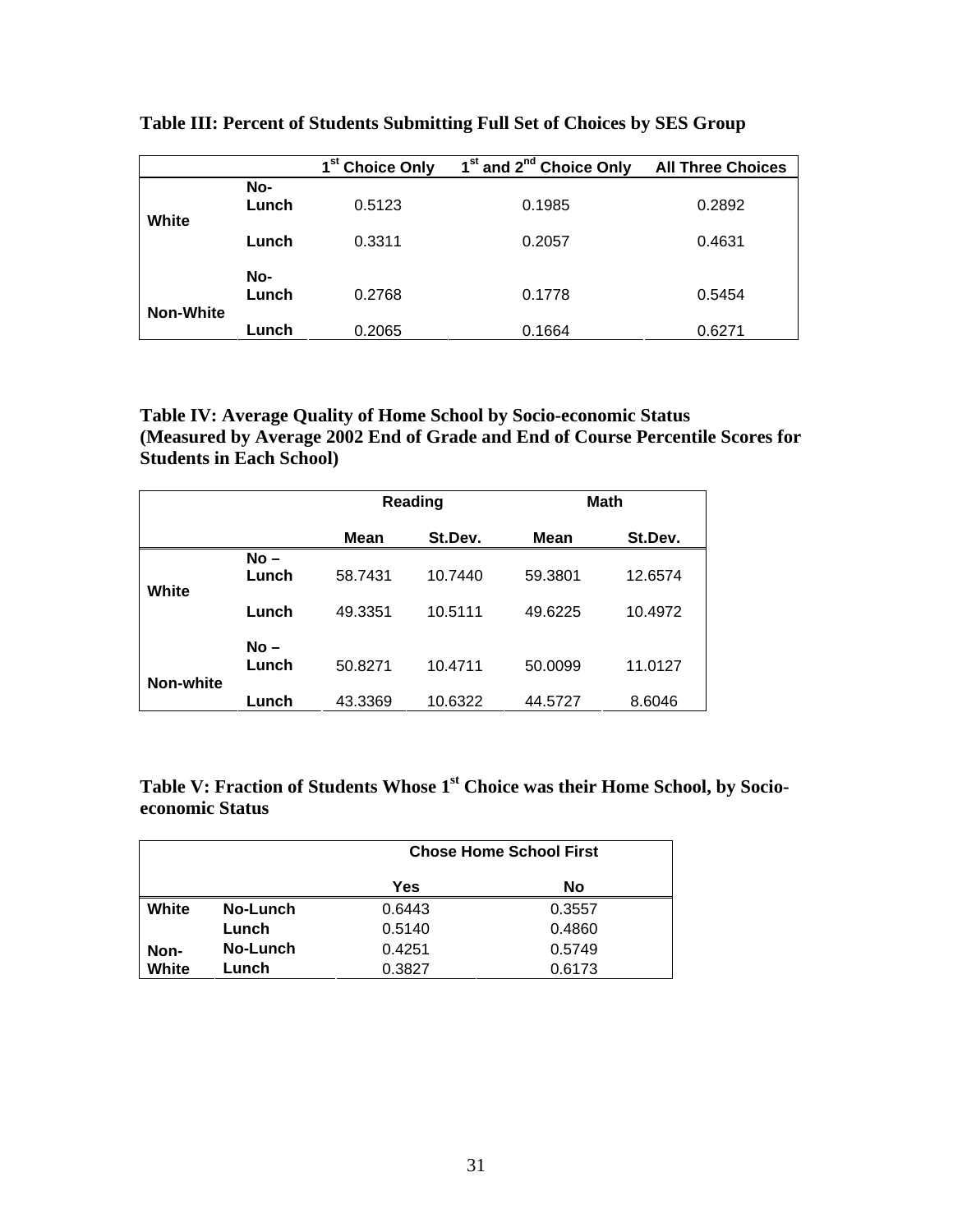**Figure 1a: Thematic Map of Charlotte Mecklenburg County with Census Block Groups by Race and School Location by Average Test Score**



**Figure 1b: Close View of Block Groups and School Choices by Average Test Score**

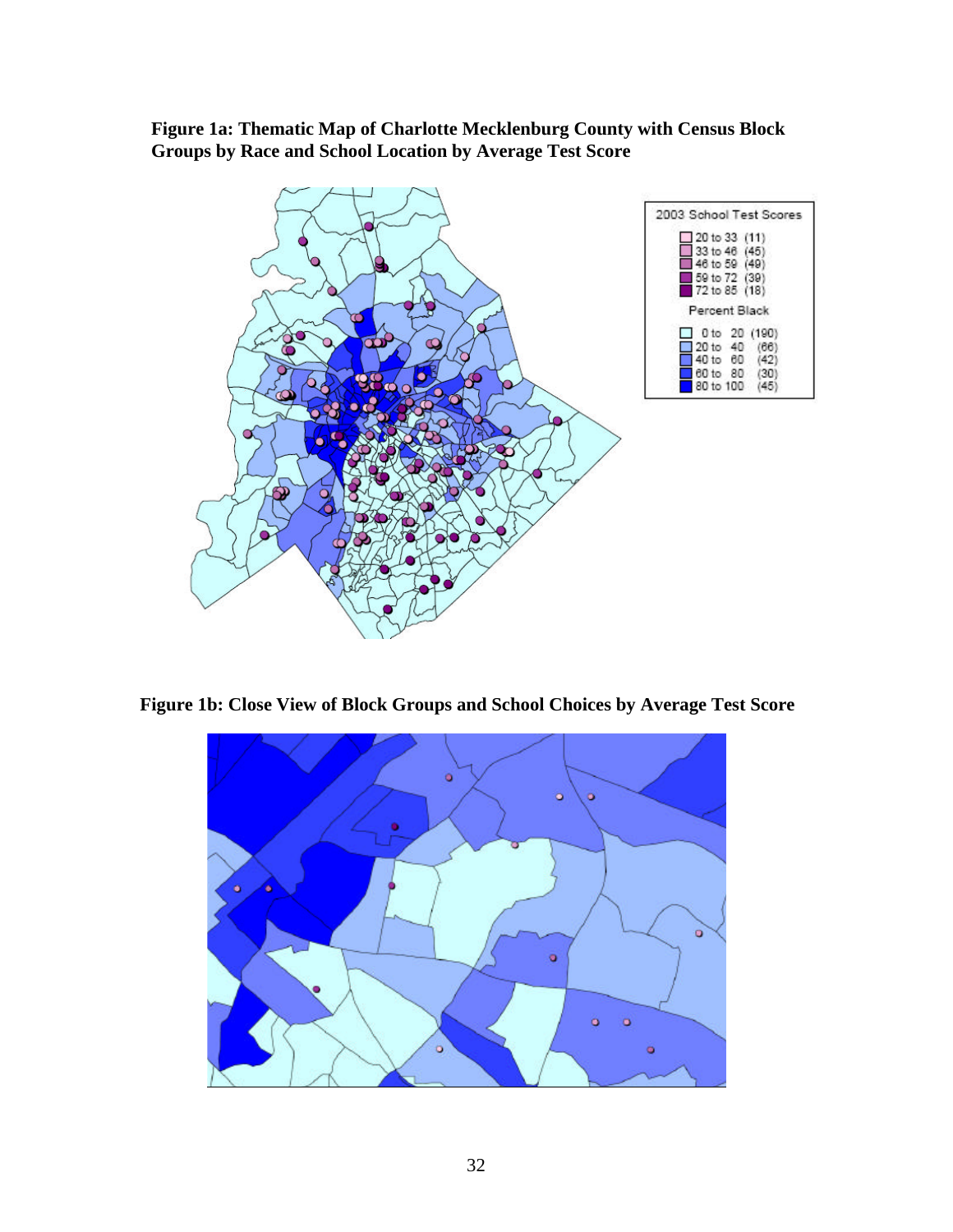**Figure 2: Distribution of Average Percentile Score for End of Grade 2002 Reading and Math Exam for School Programs in CMS.**



**Table VI: Average Travel Distance (in miles) to a 75th Percentile Ranked School by Socio-economics Status**

|           |                 | N     | Mean   | St.Dev | Min    | Max    |
|-----------|-----------------|-------|--------|--------|--------|--------|
|           | $No -$<br>Lunch | 42392 | 2.5664 | 1.6134 | 0.0019 | 9.3975 |
| White     | Lunch           | 3755  | 2.4523 | 1.4359 | 0.0094 | 7.9419 |
| Non-white | No-<br>Lunch    | 22014 | 2.6616 | 1.4828 | 0.0038 | 7.9300 |
|           | Lunch           | 32209 | 2.1272 | 1.2000 | 0.0010 | 7.6356 |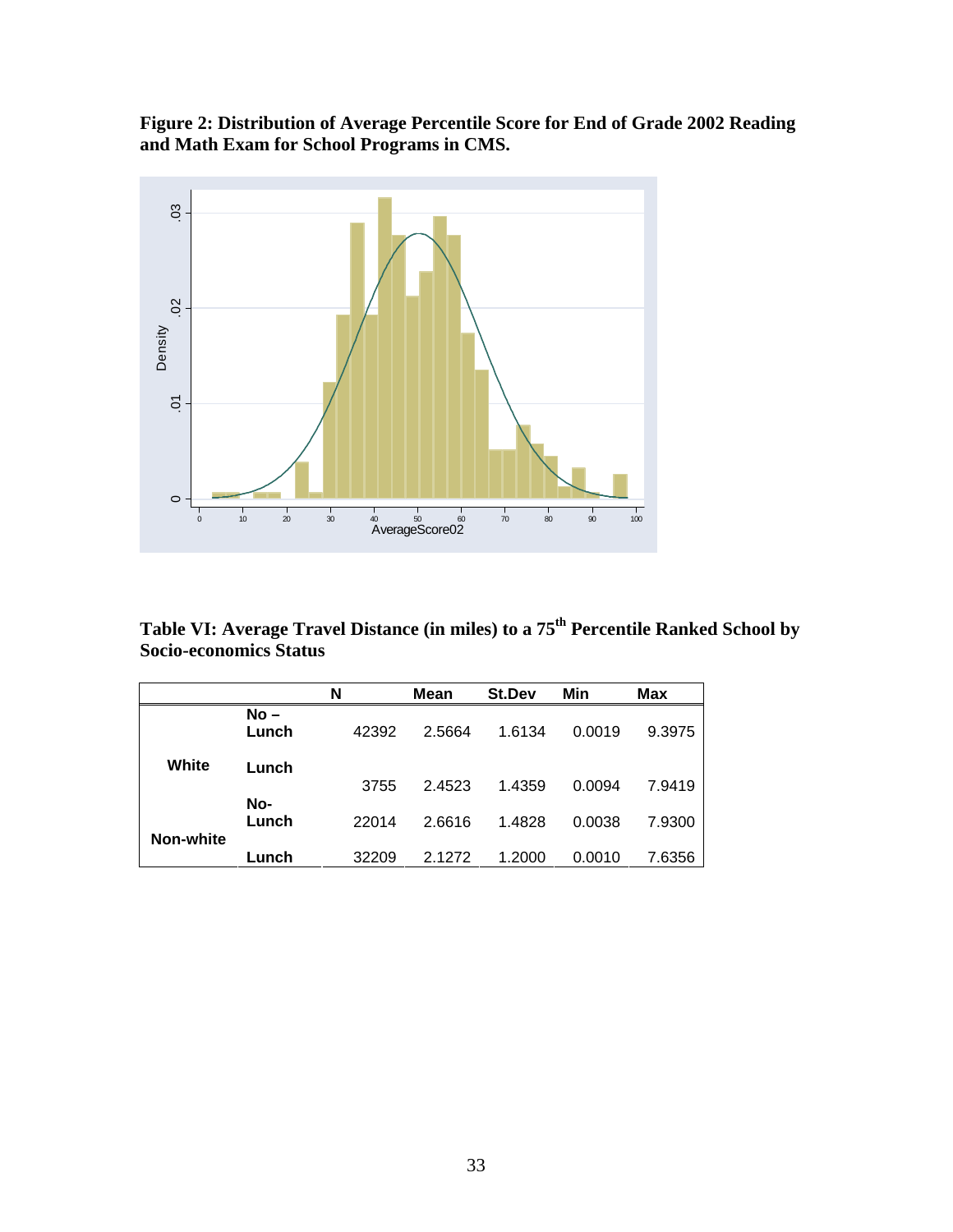

**Figure 3: Distribution of Standardized Scale Score for End of Grade Reading and Math Exam, respectively, by Socio-economic group.**

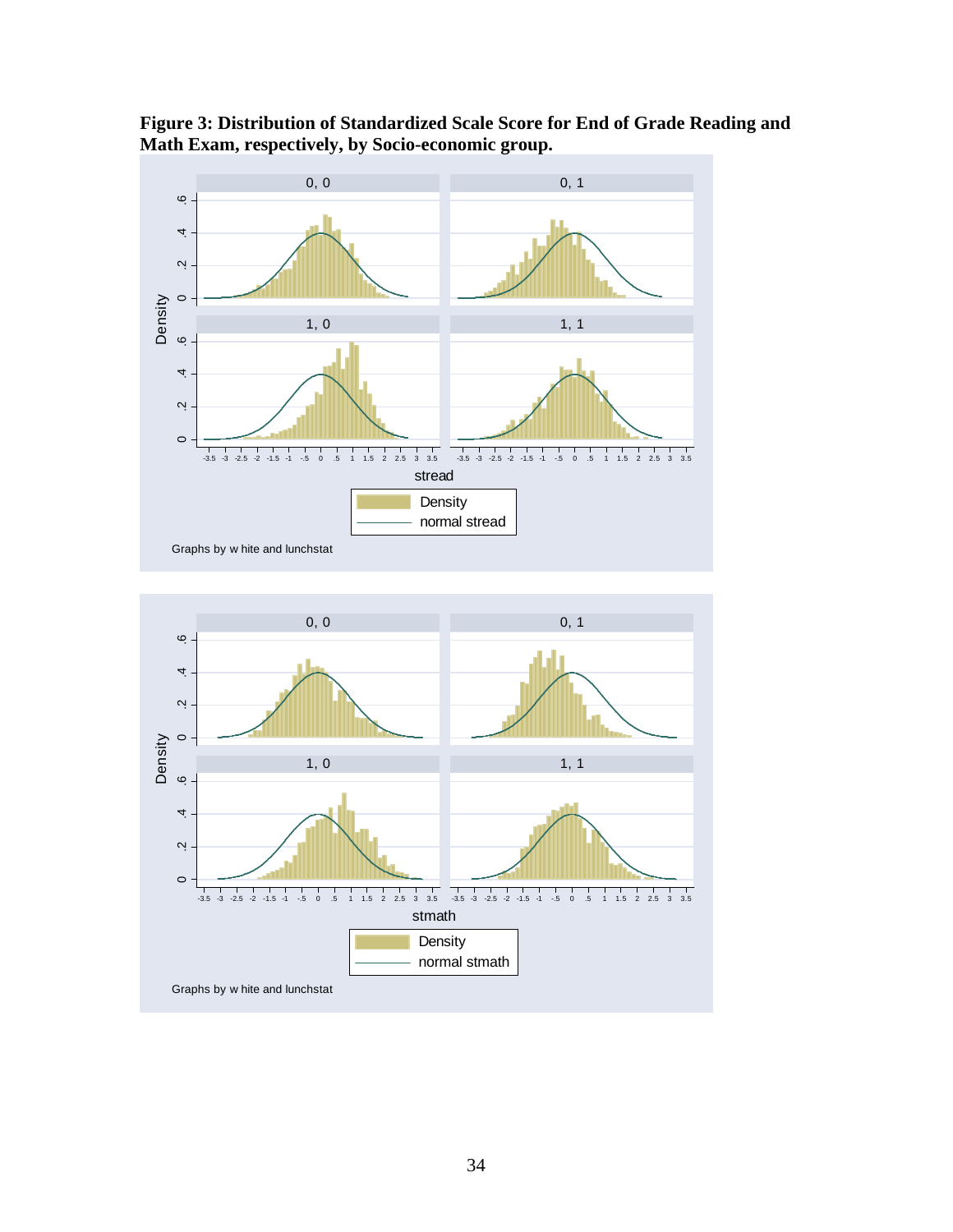| <b>Variable</b>      | <b>Description</b>                                                                                                                                                                                                                               |
|----------------------|--------------------------------------------------------------------------------------------------------------------------------------------------------------------------------------------------------------------------------------------------|
| <b>Distance</b>      | Driving distance from student $i$ to school $j$ calculated<br>using MapInfo with Census Tiger Line files.                                                                                                                                        |
| <b>School Score</b>  | Average percentile score of students in school $j$ on math<br>and reading End of Grade exams for 2002-2003 school year.                                                                                                                          |
| <b>Z-Score</b>       | Student <i>i</i> 's percentile score on End of Grade exams in<br>baseline year 2001-2002 standardized by test scores of<br>students in her school.                                                                                               |
| <b>Income</b>        | The median household income reported in the 2000 Census<br>for households of student i's race in student i's block group.<br>Income is demeaned by the county-wide average of<br>approximately \$51,000 and is reported in thousands of dollars. |
| <b>Percent Black</b> | The percent of students in school <i>j</i> who are black according<br>to 2002-2003 school year administrative data.                                                                                                                              |

 **Table VII: Explanatory Variable Definitions and Summary Statistics**

| <b>Summary Statistics Using First Choice Data</b> |         |          |           |            |          |  |  |
|---------------------------------------------------|---------|----------|-----------|------------|----------|--|--|
| Variable                                          | Obs.    | Mean     | Std. Dev. | Min        | Max      |  |  |
| <b>Distance</b>                                   | 3593362 | 12.9454  | 6.73231   | 0.001      | 42.4069  |  |  |
| <b>Last-year School</b>                           | 3593362 | 0.014859 | 0.120987  | 0          | 1        |  |  |
| <b>School Score</b>                               | 3593362 | 50.85243 | 12.37414  | 30.21118   | 97       |  |  |
| Z-Score                                           | 3593362 | 0.018329 | 0.982778  | $-7.61337$ | 6.982959 |  |  |
| Z-Score*School-                                   |         |          |           |            |          |  |  |
| Score                                             | 3593362 | 0.946546 | 51.44977  | -583.966   | 568.3639 |  |  |
| <b>Income</b>                                     | 3593362 | 4.573575 | 27.59766  | -48.501    | 149.001  |  |  |
| Income*School-                                    |         |          |           |            |          |  |  |
| <b>Score</b>                                      | 3593362 | 232.437  | 1445.469  | $-3947.64$ | 13896.3  |  |  |
| <b>Percent Black 10-</b>                          |         |          |           |            |          |  |  |
| 30%                                               | 3593362 | 0.160413 | 0.366988  | 0          |          |  |  |
| <b>Percent Black 30-</b>                          |         |          |           |            |          |  |  |
| 60%                                               | 3593362 | 0.384632 | 0.486508  | 0          | 1        |  |  |
| <b>Percent Black</b>                              |         |          |           |            |          |  |  |
| $>60\%$                                           | 3593362 | 0.413619 | 0.492482  | 0          |          |  |  |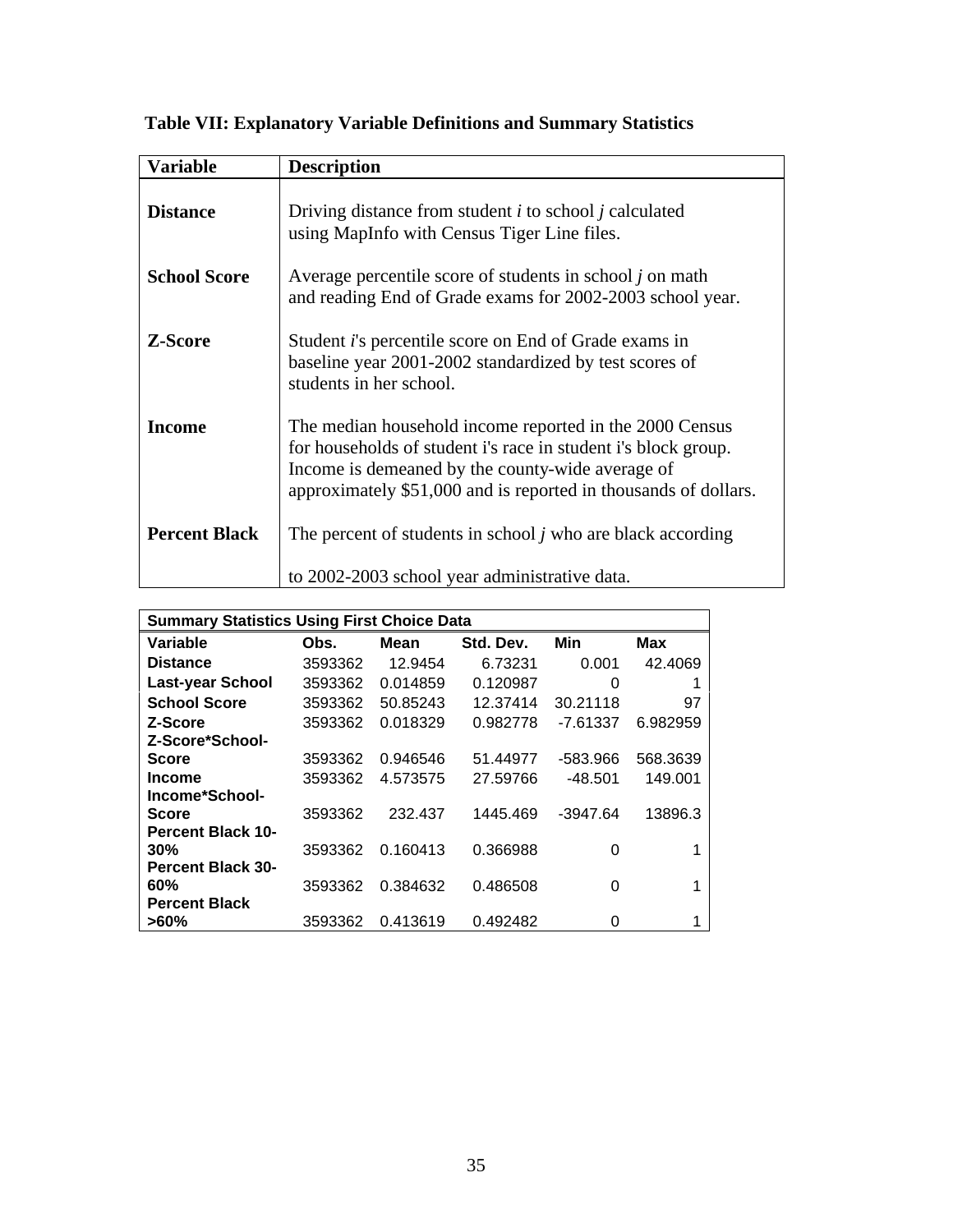|                      |                    | <b>Parameter Estimates*</b> |              |             |              |  |
|----------------------|--------------------|-----------------------------|--------------|-------------|--------------|--|
|                      |                    | No Lunch                    |              |             | Lunch        |  |
| <b>Variable</b>      | <b>Preference</b>  | White                       | <b>Black</b> | White       | <b>Black</b> |  |
|                      | <b>Parameter</b>   |                             |              |             |              |  |
| Distance**           | Mean (normal)      | $-0.751720$                 | $-1.088200$  | $-0.792370$ | $-1.002800$  |  |
|                      | Std. Dev. (normal) | 0.527400                    | 0.477940     | 0.515680    | 0.613300     |  |
|                      | Mean (lognormal)   | $-0.541916$                 | $-0.377575$  | $-0.517158$ | $-0.442758$  |  |
|                      | Std. Dev.          |                             |              |             |              |  |
|                      | (lognormal)        | 0.306882                    | 0.191271     | 0.285440    | 0.299197     |  |
| Last-year            |                    |                             |              |             |              |  |
| <b>School</b>        | <b>Mean</b>        | 3.071700                    | 2.666400     | 2.360600    | 2.314300     |  |
|                      | Std. Dev.          | 1.495700                    | 1.172800     | 1.100700    | 1.462300     |  |
| <b>School Score</b>  | Mean               | 0.055211                    | 0.061113     | 0.019162    | 0.029678     |  |
|                      | Std. Dev.          | 0.015422                    | 0.000630     | 0.007907    | 0.000292     |  |
| Z-Score *            |                    |                             |              |             |              |  |
| <b>School Score</b>  | Mean               | 0.005631                    | 0.008201     | 0.005261    | 0.006151     |  |
|                      | Std. Dev.          | 0.005705                    | 0.006444     | 0.001503    | 0.008539     |  |
| Income*School        |                    |                             |              |             |              |  |
| <b>Score</b>         | Mean               | 0.000929                    | 0.000648     |             |              |  |
|                      | Std. Dev.          | 0.000535                    | 0.000419     |             | --           |  |
| <b>Percent Black</b> |                    |                             |              |             |              |  |
| 10-30%               | <b>Mean</b>        | 0.747710                    | 0.783100     | $-0.118100$ | $-0.063676$  |  |
|                      | Std. Dev.          | 0.293140                    | 0.256130     | 0.934270    | 0.374200     |  |
| <b>Percent Black</b> | Mean               |                             |              |             |              |  |
| $30 - 60%$           |                    | 0.502160                    | 1.141300     | $-0.292000$ | 0.067487     |  |
| <b>Percent Black</b> | Std. Dev.          | 0.124240                    | 0.066275     | 0.001501    | 0.068906     |  |
| $>60\%$              | <b>Mean</b>        | $-0.318100$                 | 1.210400     | $-0.745940$ | 0.143740     |  |
|                      |                    |                             |              |             |              |  |
|                      | Std. Dev.          | 0.769640                    | 0.021822     | 0.044500    | 0.038462     |  |

# **Table VIII: Estimates from Mixed Logit Model**

\* All estimates are significant at the 1% level or higher

\*\* Distribution of preference on distance follows a log normal distribution.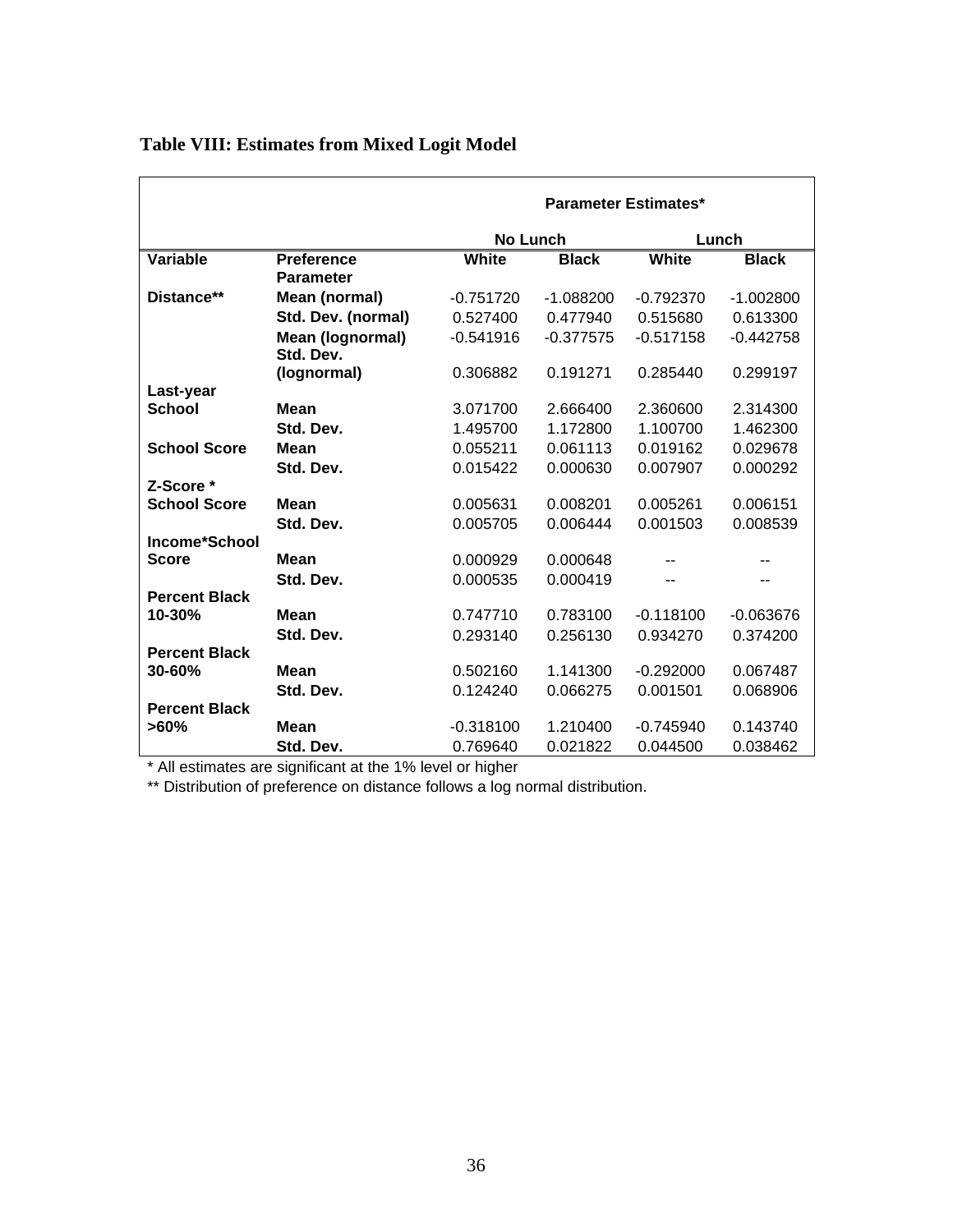**Figures 4: Scatter Plot of Average Percentile Score of Students in a School Program versus Percent Minority in the School Program**

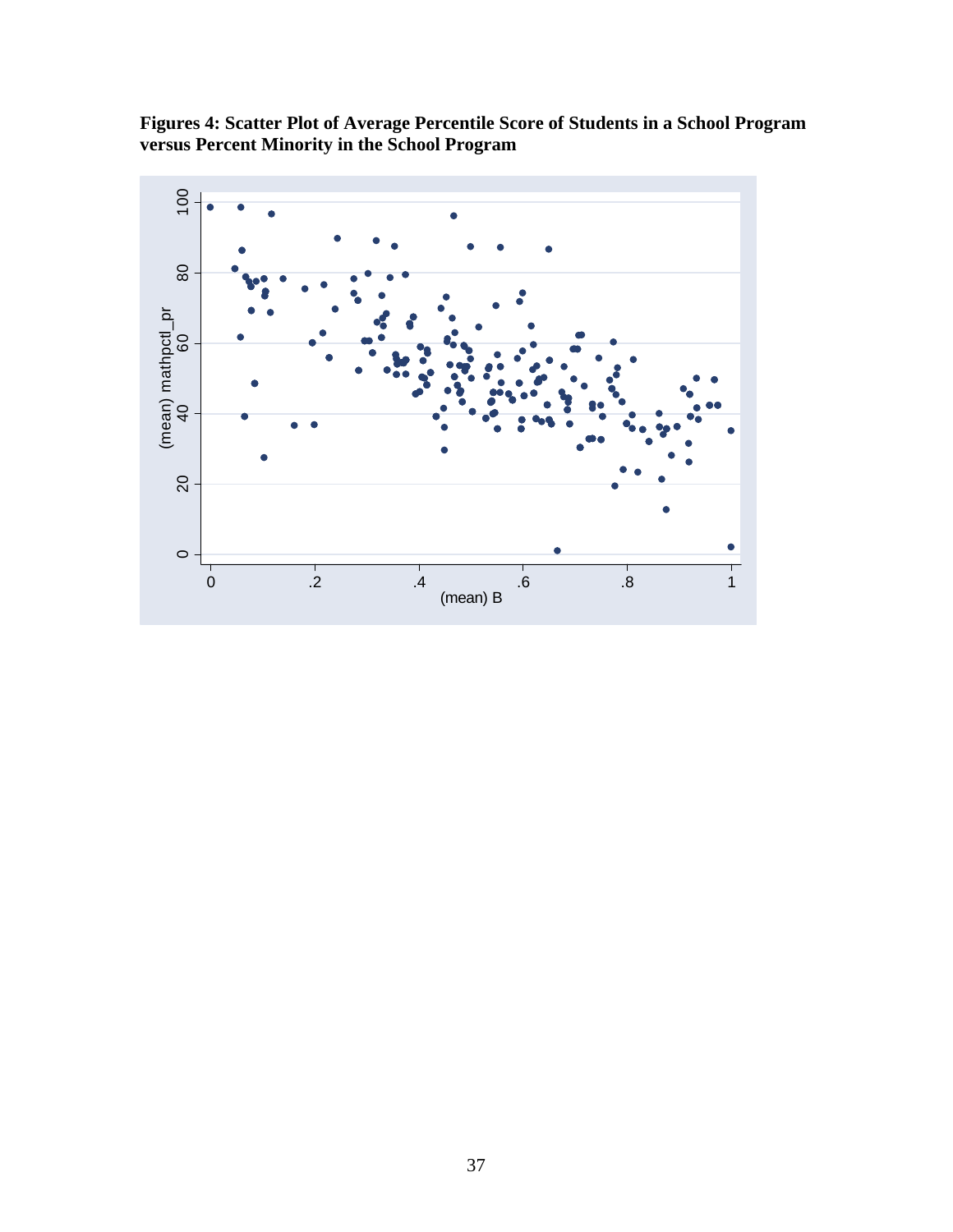**Figure 5: Elementary Schools: Simulated Change in Number of Students Choosing School** *j* **when the Average Percentile Score at School** *j* **increase by 10 points, all else equal.**



**Figure 6: Middle Schools: Simulated Change in Number of Students Choosing School** *j* **when the Average Percentile Score at School** *j* **increase by 10 points, all else equal.**